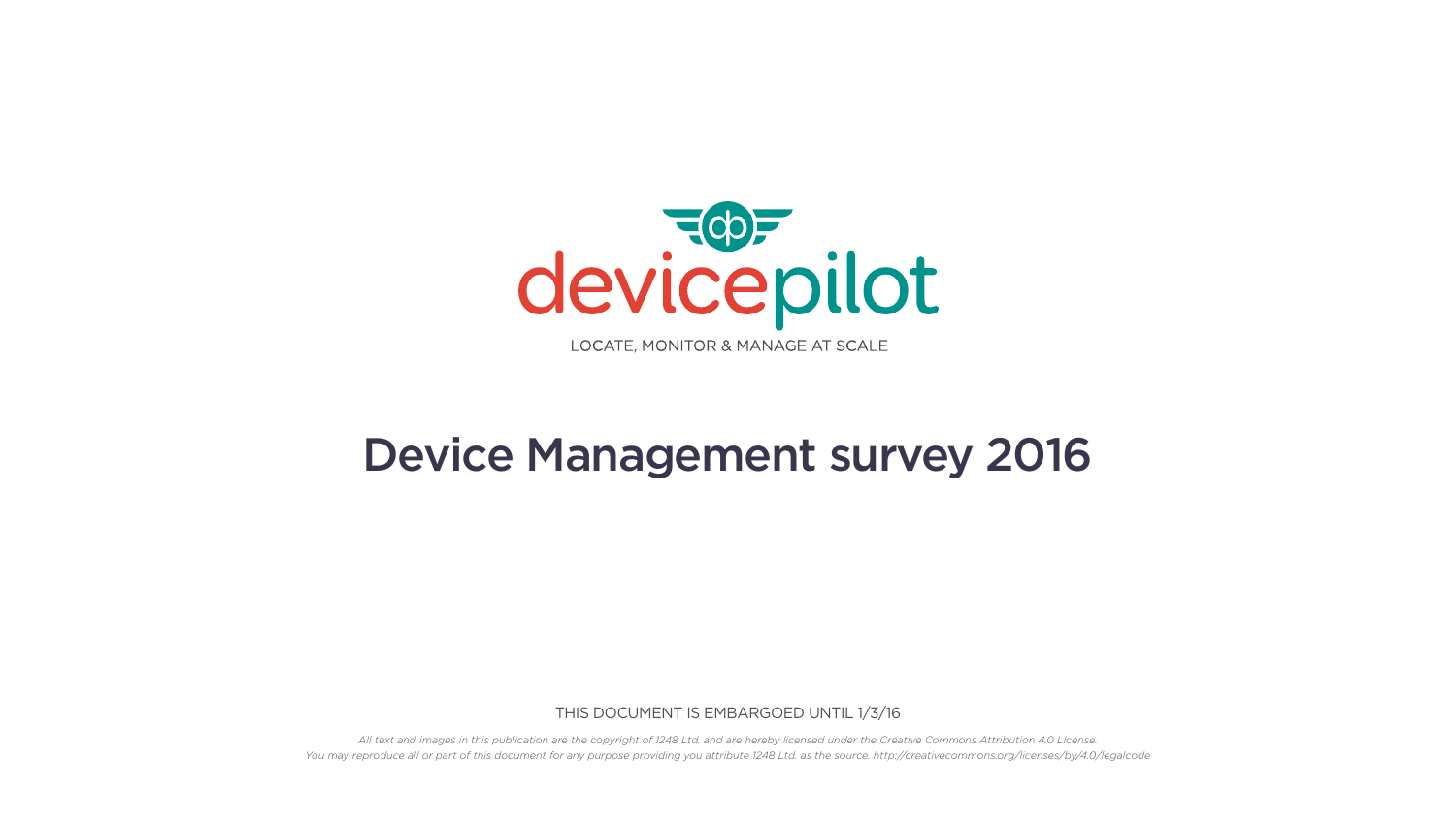# **Contents**

| Introduction                  | $\bullet$ page 3  |
|-------------------------------|-------------------|
| The participants              | $\bullet$ page 4  |
| <b>Business Model</b>         | $\bullet$ page 8  |
| Deployment and Growth         | $\bullet$ page 11 |
| <b>Types of device</b>        | $\bullet$ page 15 |
| How devices are managed today | $\bullet$ page 18 |
| <b>Device Monitoring</b>      | $\bullet$ page 22 |
| Device Lifecycle              | $\bullet$ page 26 |
| <b>About DevicePilot</b>      | page 31           |





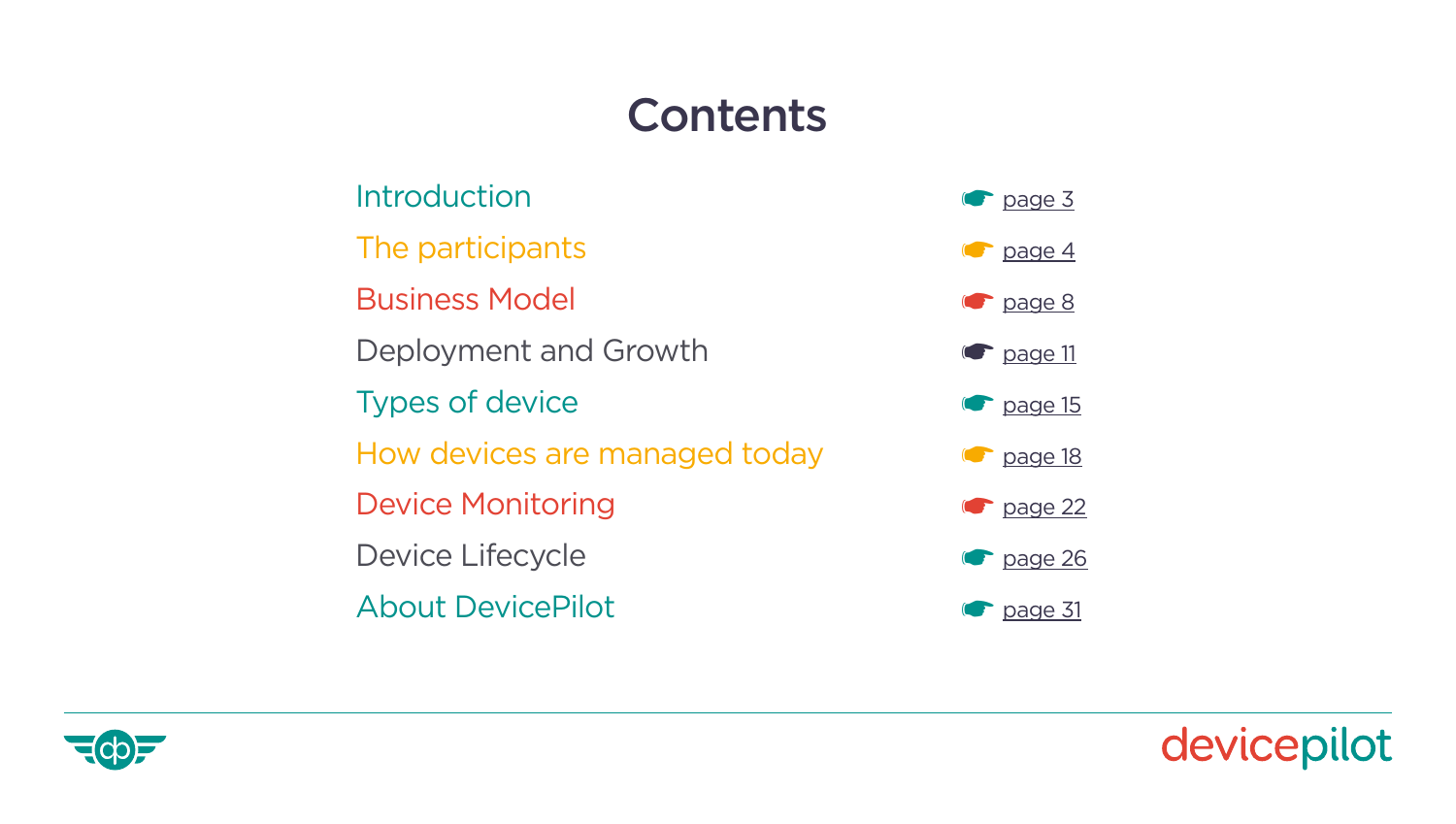<span id="page-2-0"></span>

### Introduction

This survey collected information from companies who are taking connected products to market. The companies covered many different industry sectors ("verticals"), and [the survey] explored their stage of growth and some of the challenges that they were experiencing or anticipated associated with that growth.

The survey started by establishing the overall nature of the company and its connected product(s), then explored the present and future number of connected devices deployed into the field, and then dug deeper into operational challenges.



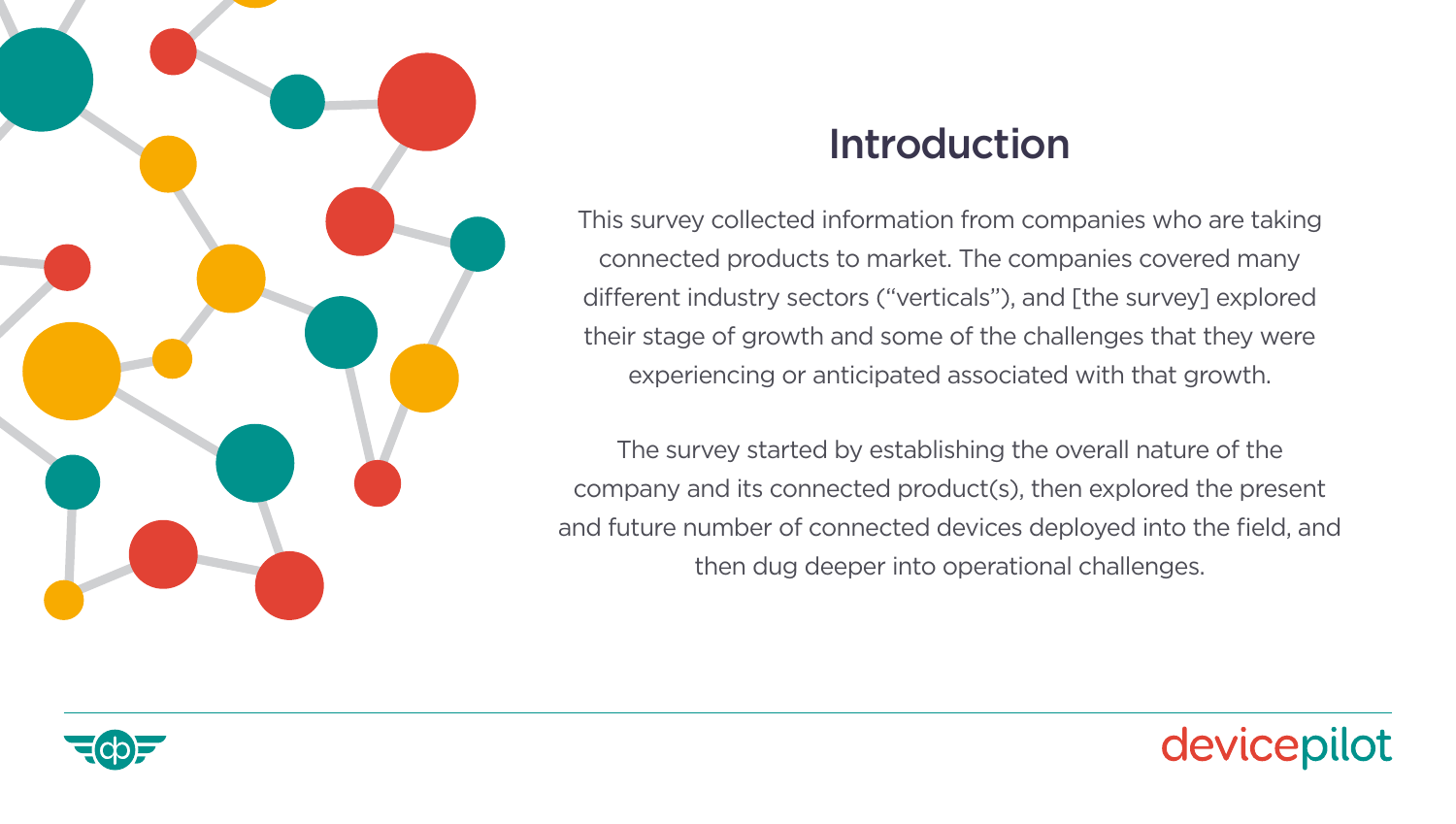### The participants

<span id="page-3-0"></span>A total of 54 individuals participated in the survey.

#### Respondent Title

Respondents held primarily CxO roles in these companies:

| <b>CEO</b>                           | 28% |
|--------------------------------------|-----|
| <b>CTO</b>                           | 20% |
| <b>Business Development</b>          | 7%  |
| <b>Other (mainly Director-level)</b> | 44% |



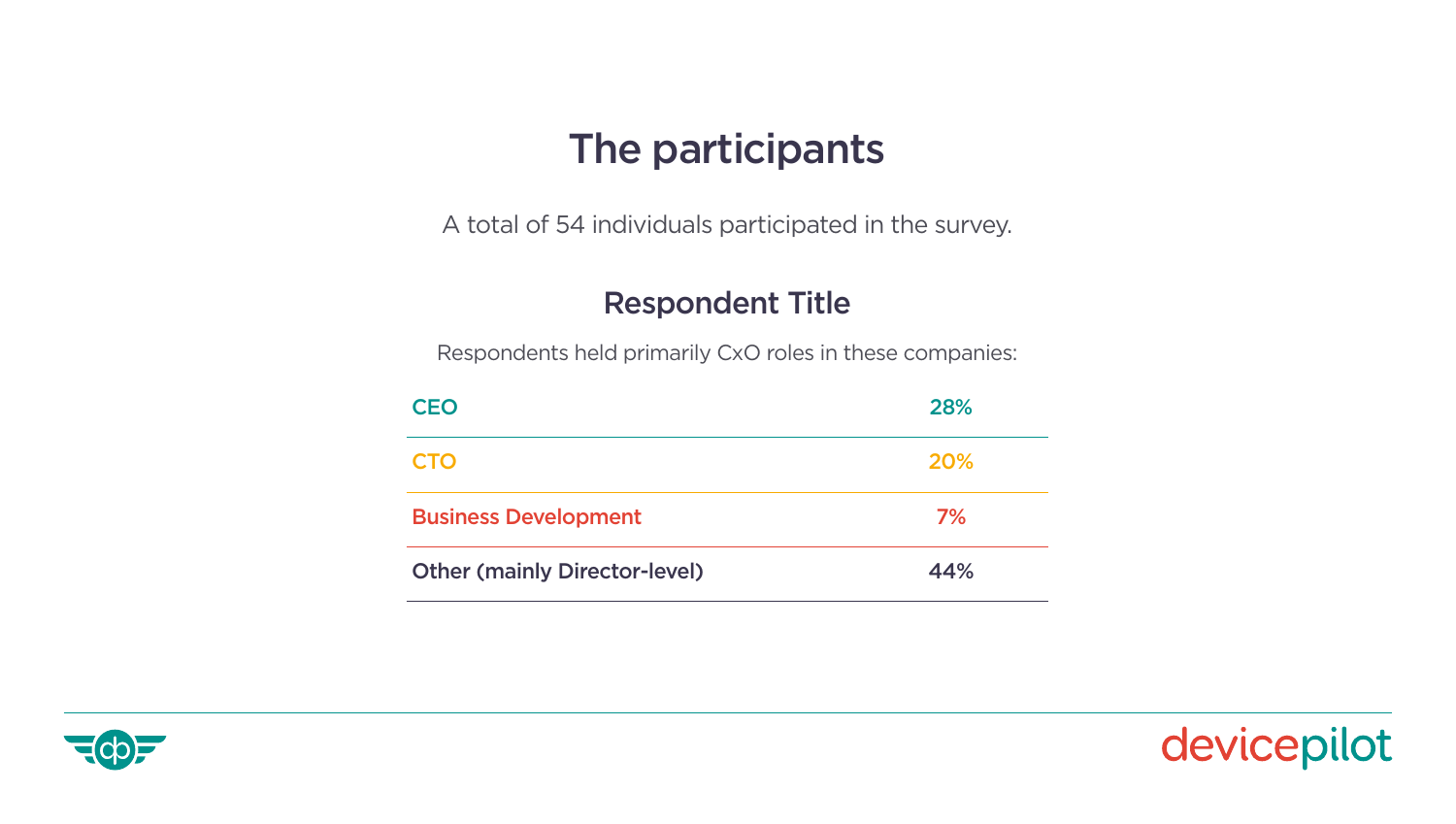#### The chart below shows that the companies occupy various stages in the connected device value chain (this was a multiple-choice question): Value-chain role Vertical

The chart shows that the companies occupy various stages in the connected device value chain (this was a multiple-choice question):



solutions and also many different vertical sectors including:

The connected products delivered by the companies included some generic horizontal IoT solutions and also many different vertical sectors including:

- **•** Environmental monitoring
- **•** Elderly care/Wellness
- **•** Smart Home
- **•** Energy management
- **•** Industrial monitoring
- **•** Refrigeration
- **•** Retail
- **•** Public services
- **•** Smart City



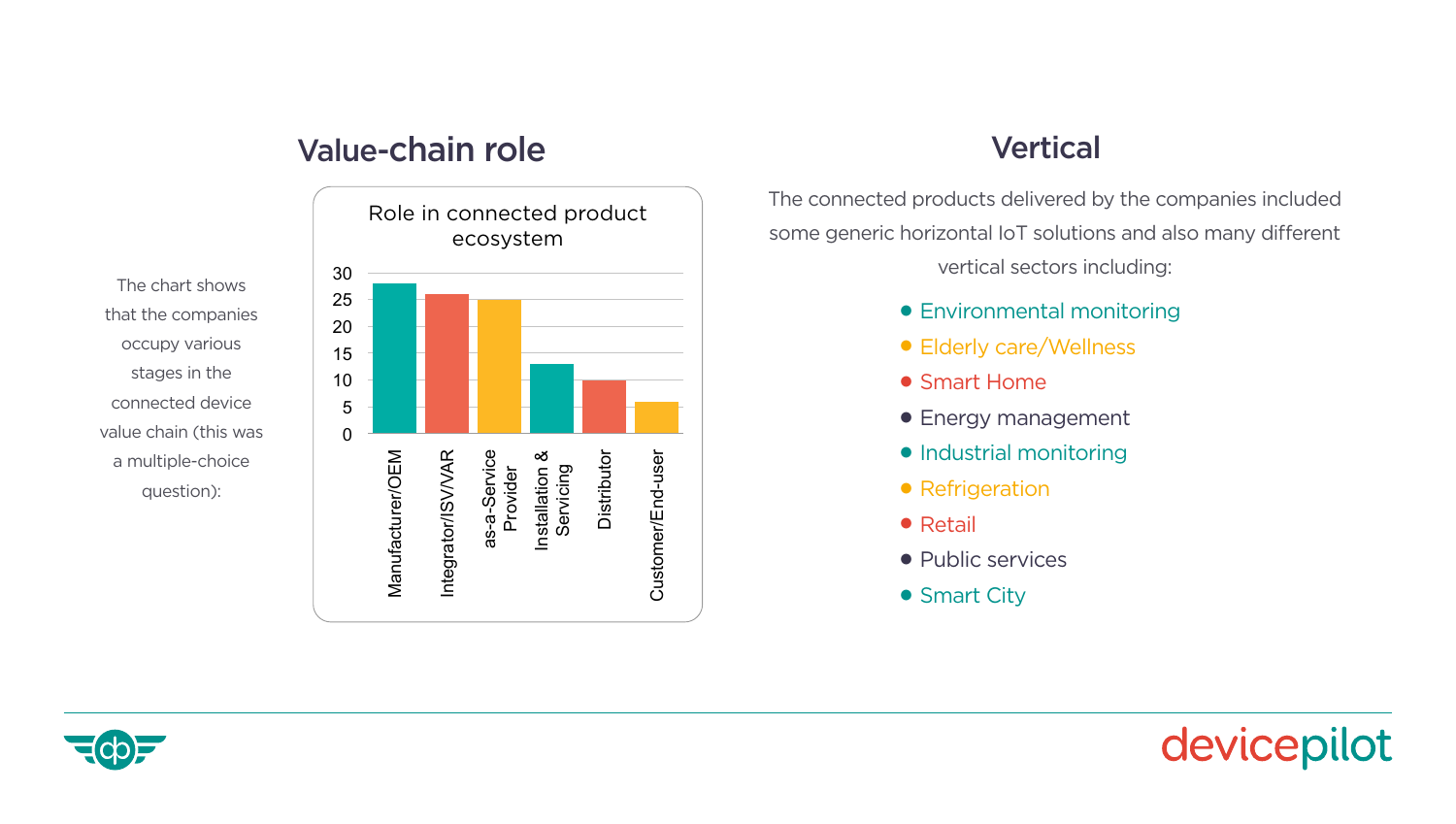As shown in the chart below, some respondent companies had yet to deploy any devices into the field, whereas others have **the contact of the contact of the contact** from 2<br> already deployed five or more types of connected device.



### Maturity **Survey Terms**

The survey contained 62 questions and ran from 24 August to 9 November 2015, with entry open to all companies bringing connected products to the market, i.e. "IoT" companies. A £100 prize was allocated at random to one participant as a "thank you".



Survey Terms

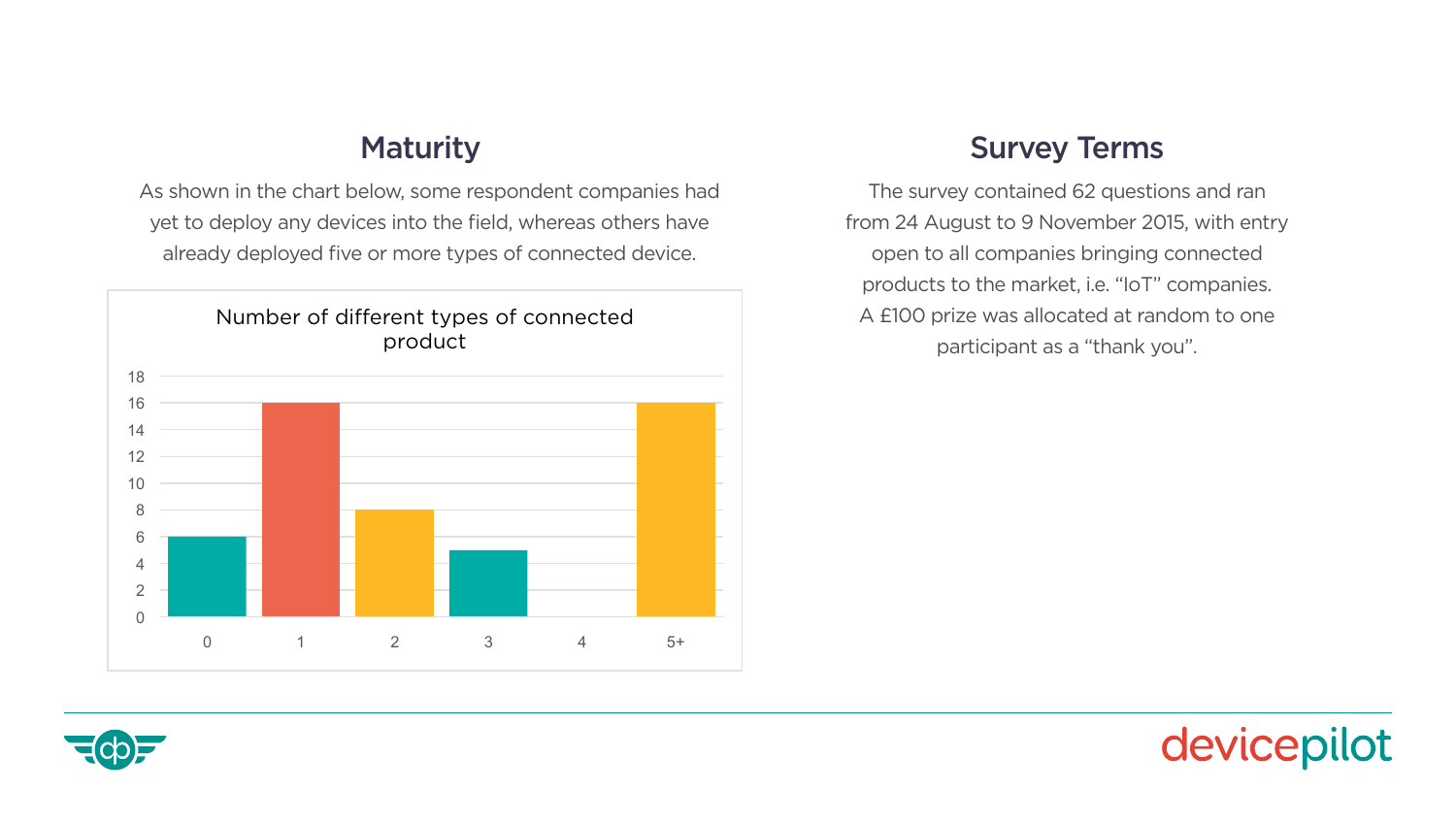#### What users say

Cees Links, veteran of the world of connected devices and currently CEO of GreenPeak Technologies commented:

It sometimes surprises me how many device companies don't even know how many of their devices have been deployed, let alone how many are working. As the IoT matures, users' expectations of service quality are rapidly increasing, and you really have to keep on top of this stuff. When it comes to the smart home we expect all devices to be connected and providing useful information for owners and manufacturers on usage, diagnostics, need for refurbishment and replacement. 66 It ''



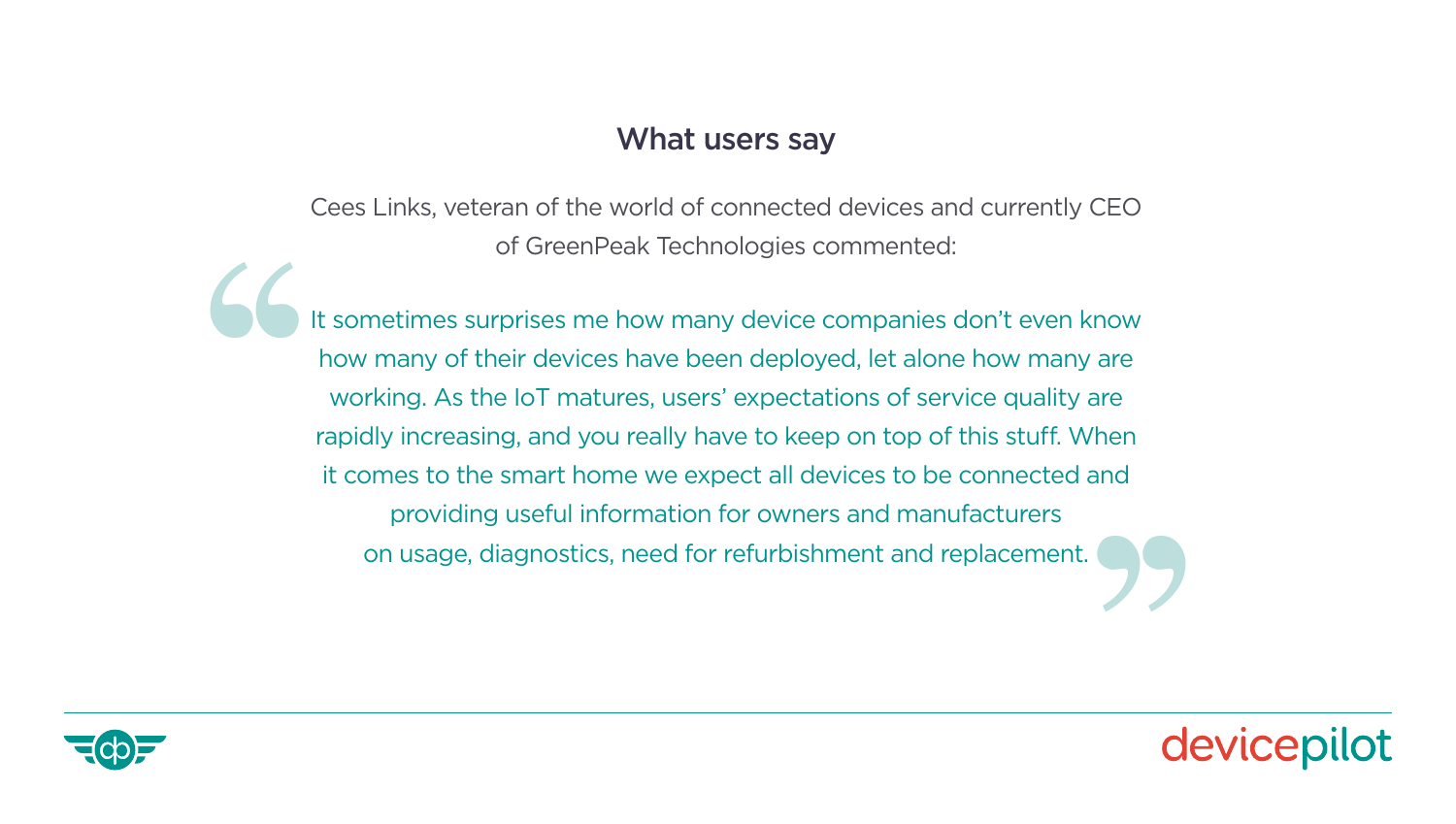<span id="page-7-0"></span>

# Business Model

IoT is part of a shift from product-centric business models to service-centric ones, i.e. from an up-front one-off charge to own a product, to an ongoing pay-as-you-use fee (e.g. monthly). Clearly service does cost something to provide, and there are many potential benefits from it.



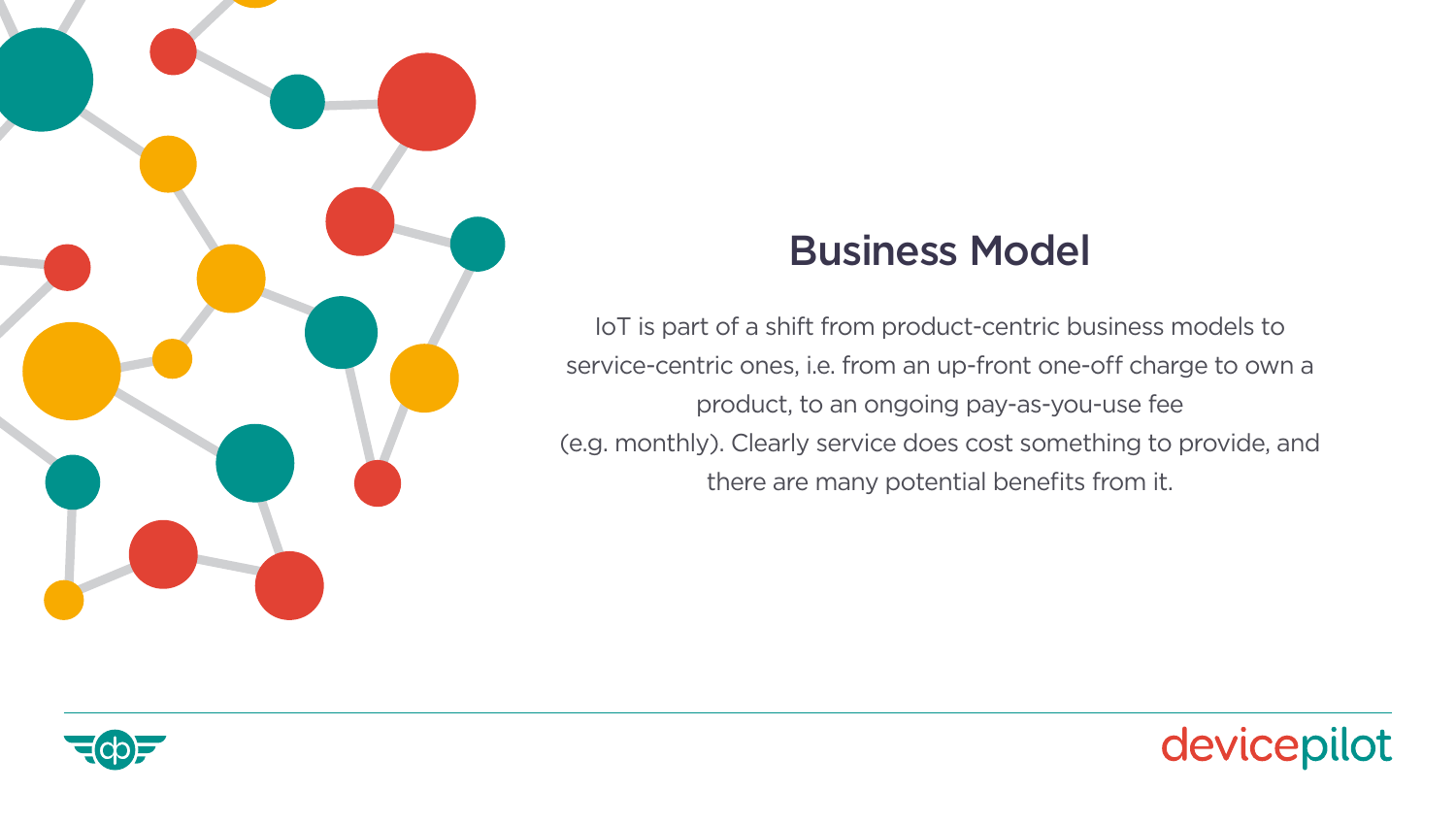#### **Business Model** (continued) **Example 3** and the provide of provide, and there are many many service  $\mathbf{C}$

A perhaps surprising finding was that only a tiny proportion of companies surveyed currently sell through a pure service model, with 51% charging both an up-front fee and an ongoing service fee.

(the "other" category covers mainly companies who either have not yet decided on their business model, or are in the process of changing it).





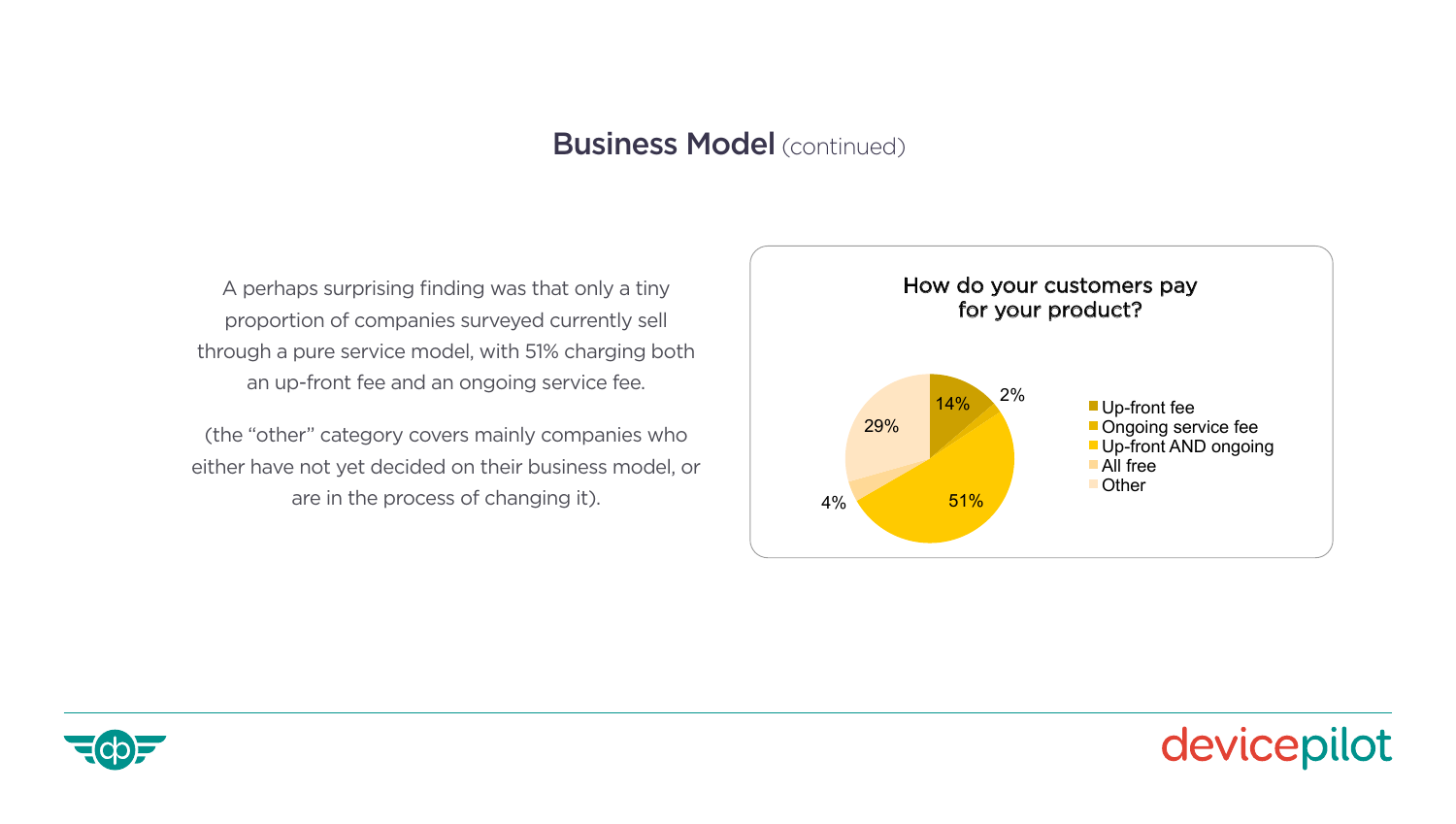#### What users say

Pete Easey, Founder and CTO of Crowdlytics, providers of the next dimension of water management said:

It's remarkable how many of the companies surveyed are still trying to manage their device estate manually - and how many believe that they might be in trouble in the next 12 months as a result. Having managed large estates of remote devices automated '' device management is essential in reducing operational costs.



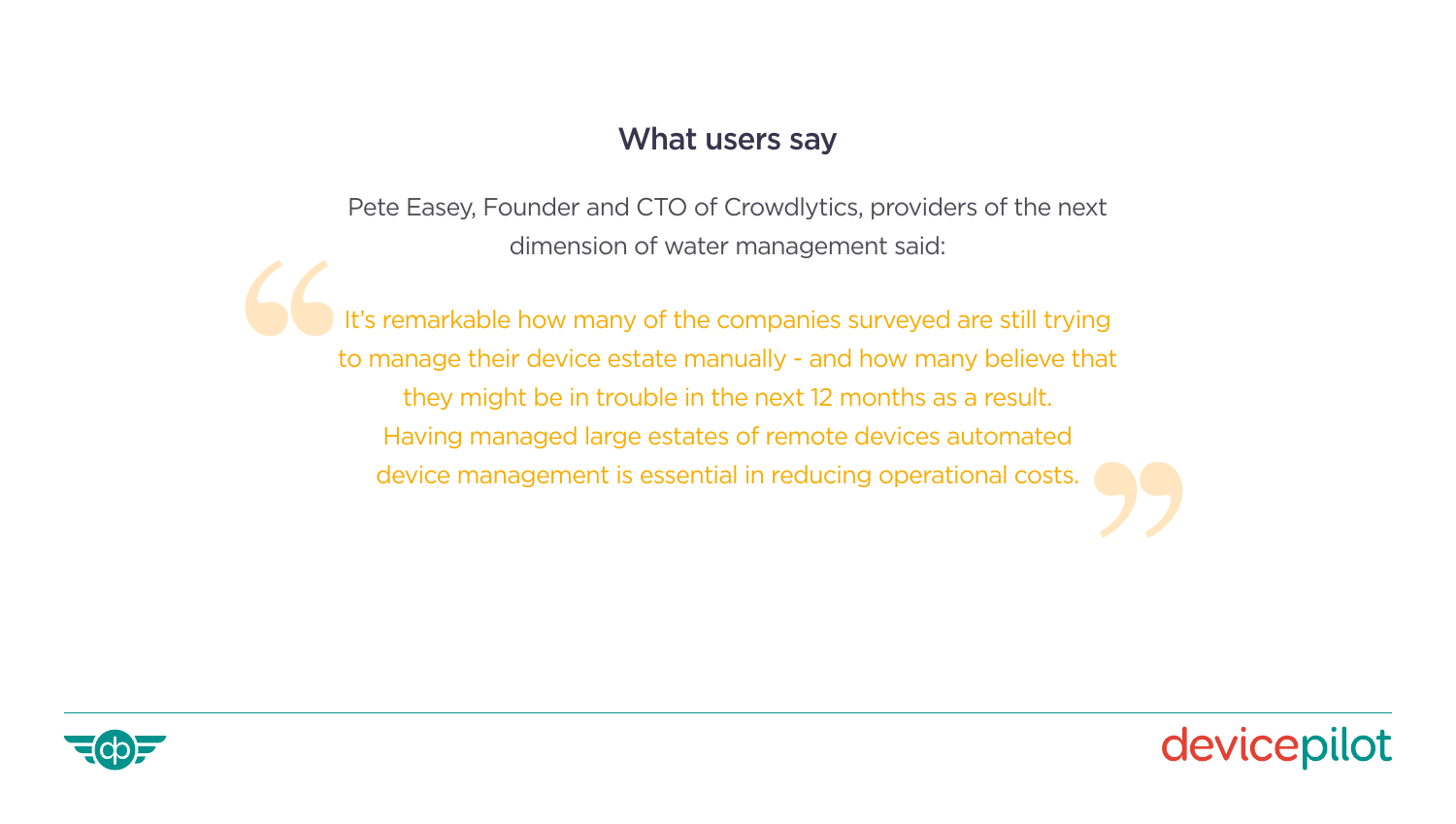# <span id="page-10-0"></span>Deployment and Growth

Deployment numbers can be very commercially-sensitive, and so to protect confidentiality we asked respondents for their deployment numbers only to within the nearest order of magnitude (10,100,1000 etc.), which encouraged 85% of respondent companies to contribute their deployment numbers to the survey.





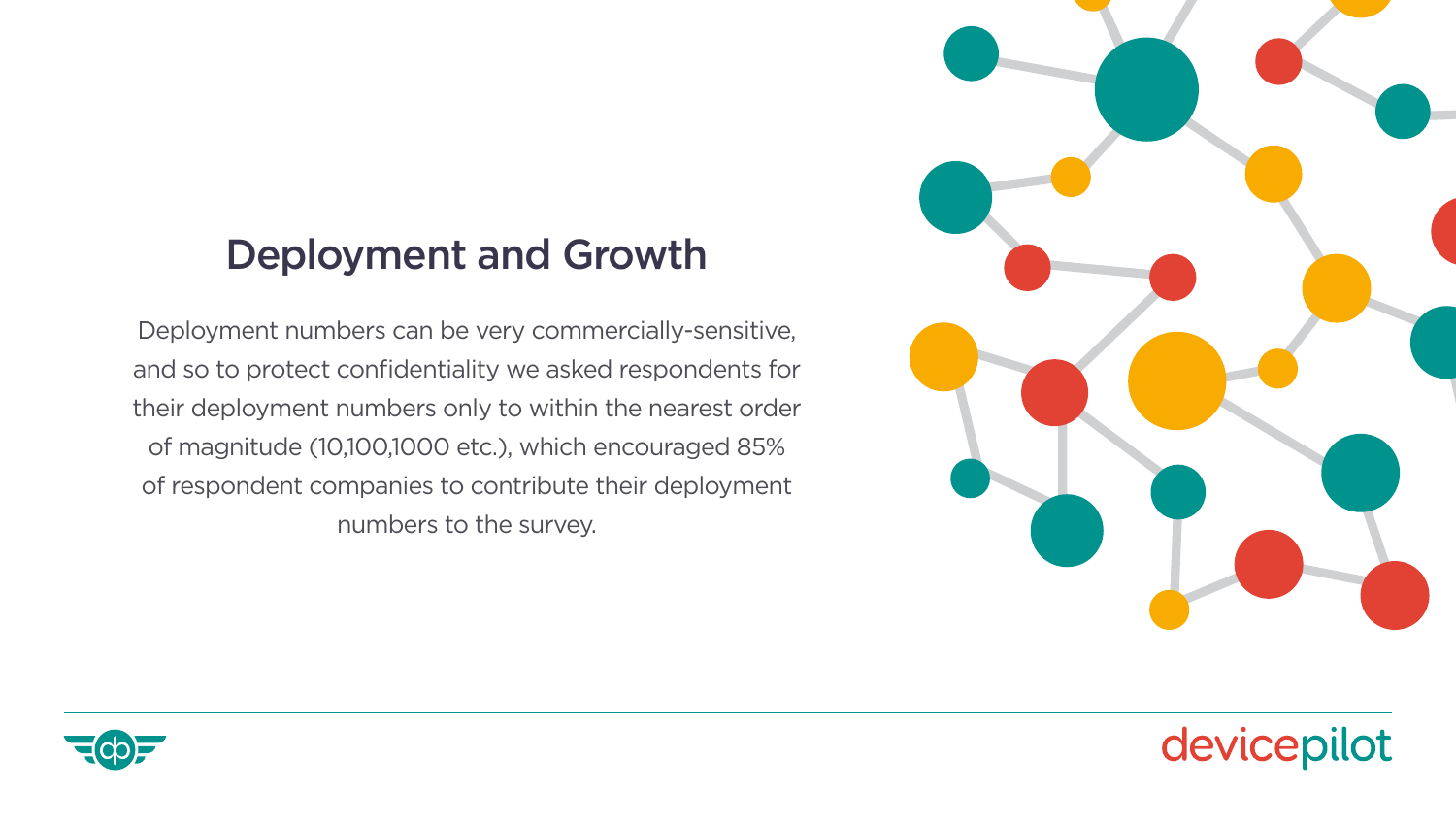### Deployment and Growth (continued)

The number of devices deployed today (yellow in the chart below) varies widely, with 74% of respondents having only deployed 1000 devices or less to the field, and 9% having deployed a million or more. What is particularly interesting As shown in the red section, the ultimate market size is estimated to be large for many ow in the chart below) vanes widely, with 74% or respondents having only

is the way that respondents expected these numbers to grow, with the number in a year's time (green on the chart) growing substantially.

As shown in the red section, the ultimate market size is estimated to be large for many companies, with 70% of companies predicting an eventual market size of at least millions of devices, and 15% predicting that their device count will reach the billions.





#### year growth of each company below, with a significant majority of companies (61%) believing they'll see 10x growth of devices over the next year (to the next year (to the next year (to the near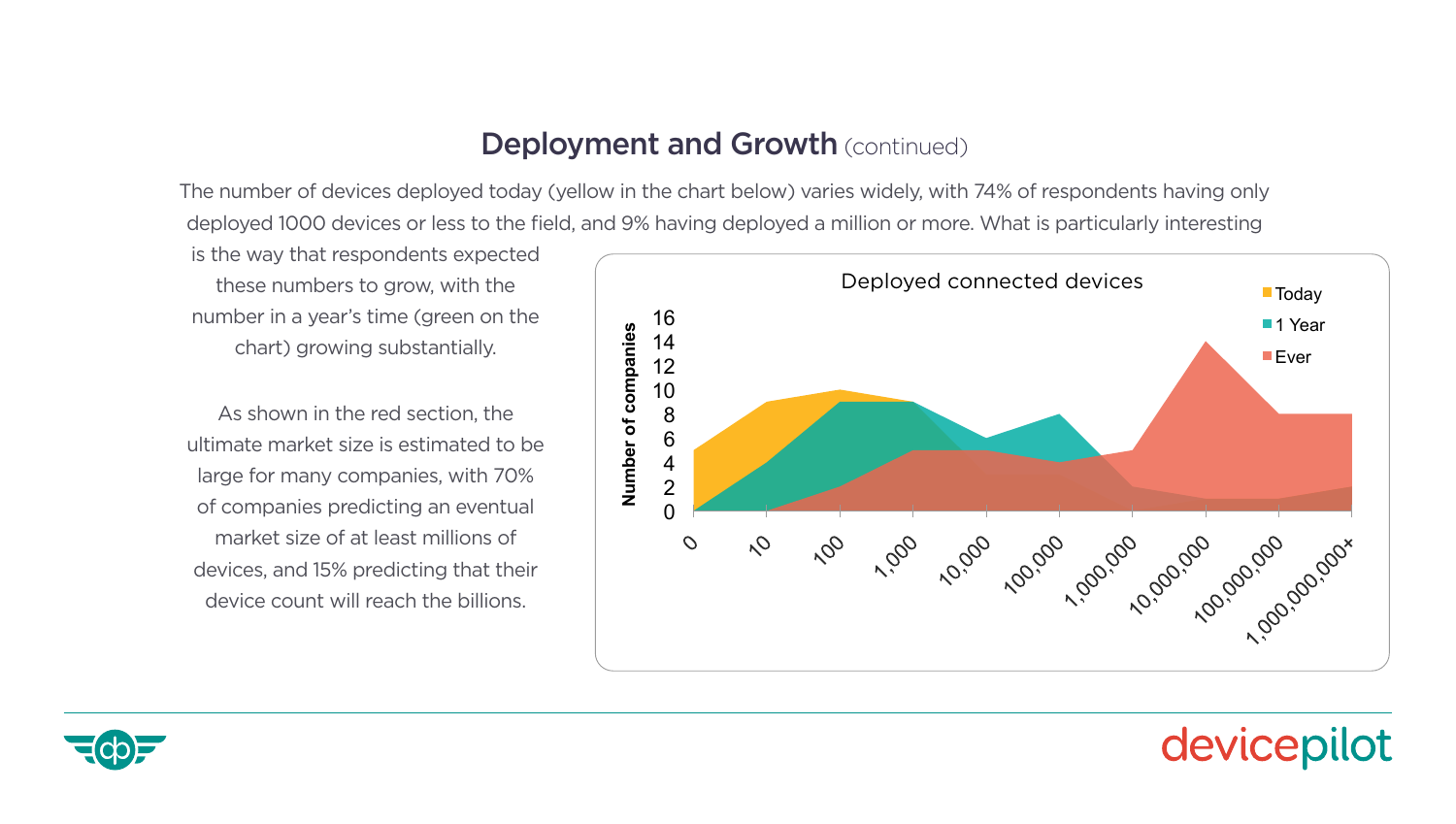### Deployment and Growth (continued)

These year-on-year growth numbers can also be seen in the histogram of relative year-on-year growth of each company below, with a significant majority of companies (61%) believing they'll see 10x growth of deployed devices over the next year (to the nearest order of magnitude).





devicepilot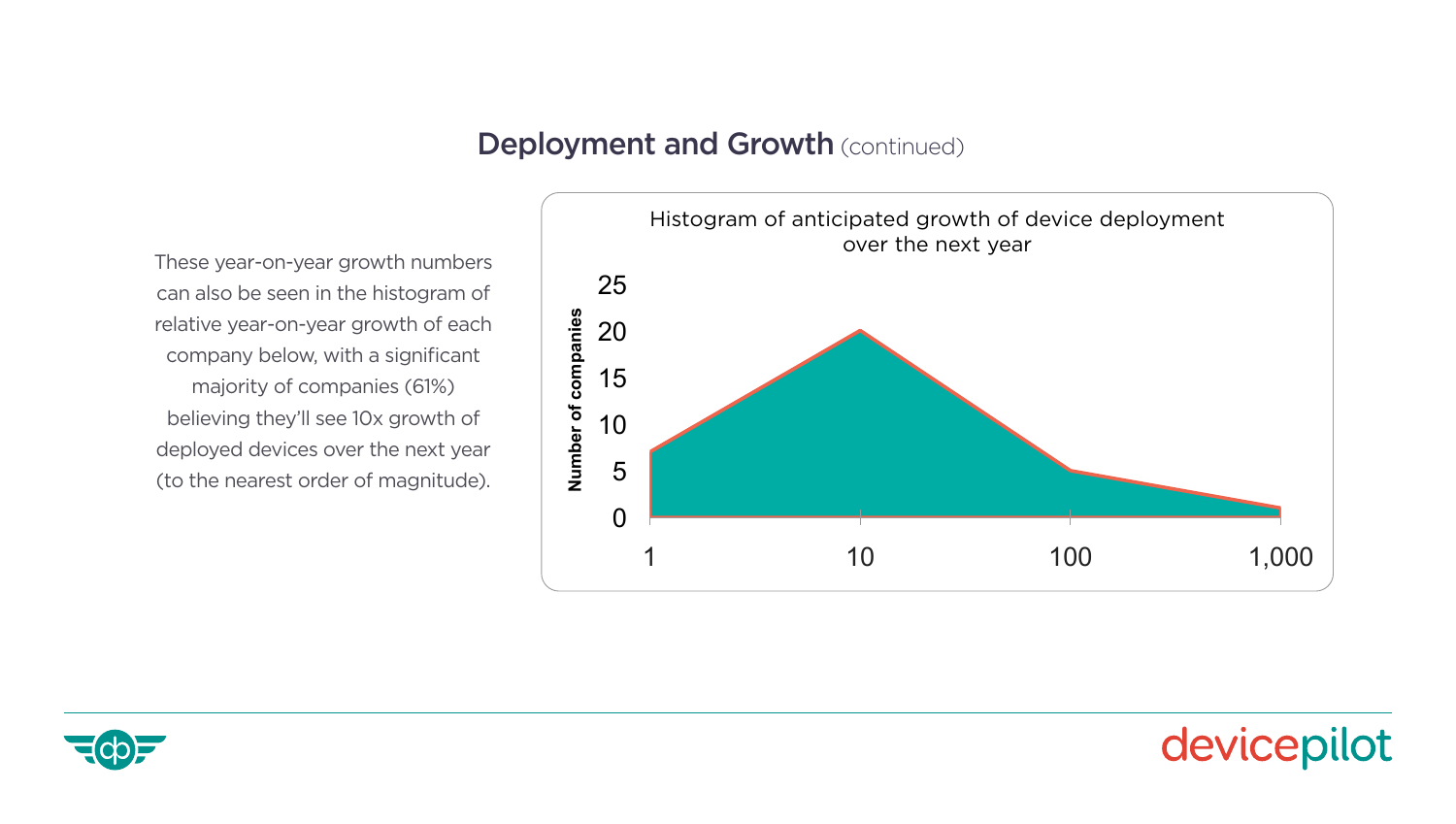#### What users say

Colin Chapman, CTO of smart commercial refrigeration specialists Elstat said:

It's important to maintain our leadership in the smart refrigeration market – simply put this means connectivity which gives us the opportunity to collect sales data and insights remotely. At scale, the management of those connected devices It'<br>
refriger<br>
gives us t<br>
At has to be automatic, in order to be cost effective.



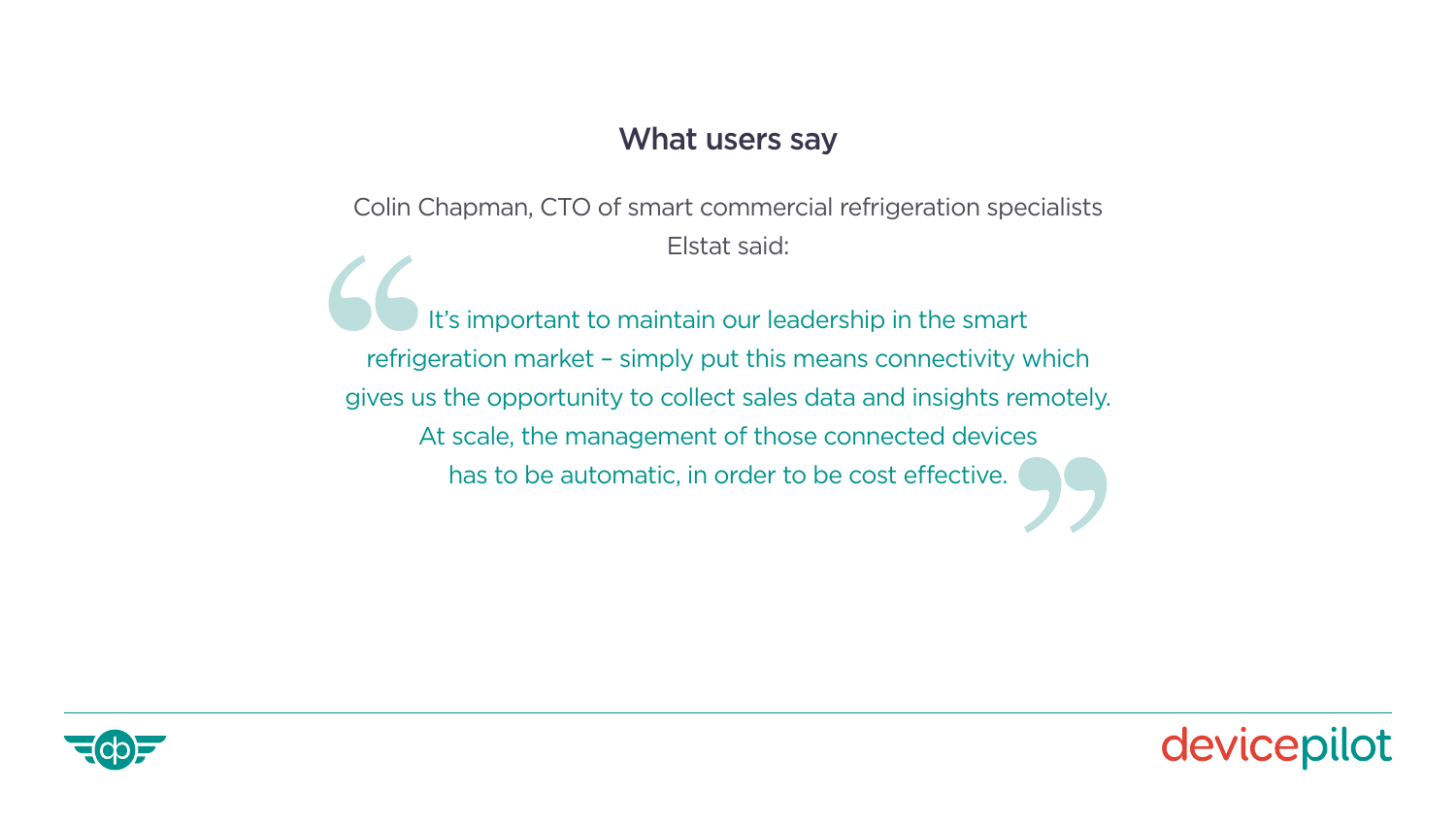<span id="page-14-0"></span>

## Types of device

Respondents were asked to class their connected devices into one of three possible types:

- **•** Battery-powered embedded (e.g. ARM M-series)
- **•** Mains-powered Linux-class (e.g. ARM A-series, Raspberry Pi, Beaglebone etc.)
- **•** Gateways (devices that talk to other sub-devices)



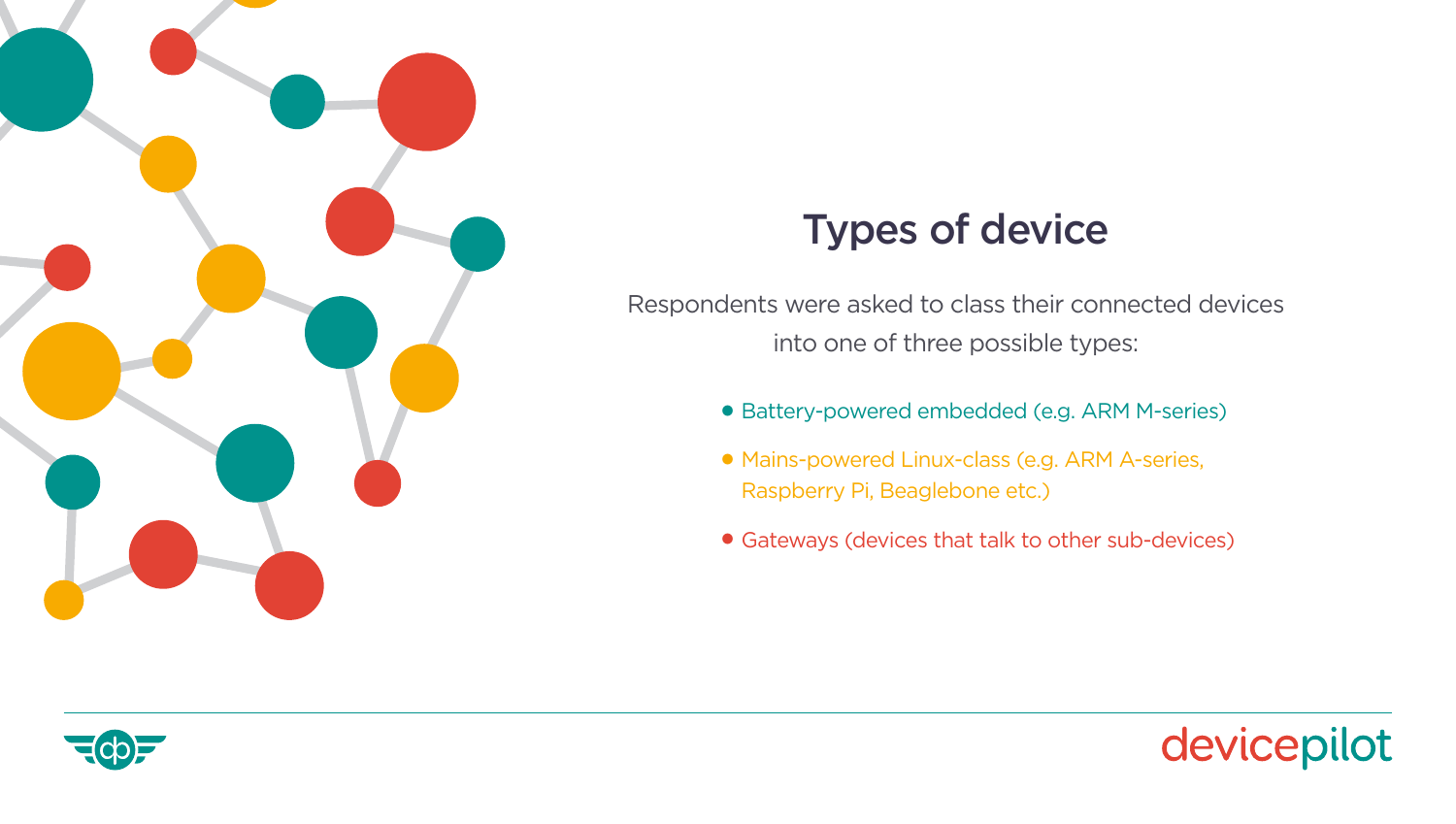### **Types of device** (continued) **Each of the significantly different characteristics to manage. It may be significantly different characteristics to manage. It may be significantly different characteristics to manage. It may**

Each of these types of device has significantly different characteristics to manage. It may be that most "Gateway" devices are Linux-class.



The survey then explored then explored then explored the ways in  $\mathcal{L}_{\mathcal{A}}$  connected products manage their connected products  $\mathcal{L}_{\mathcal{A}}$ 



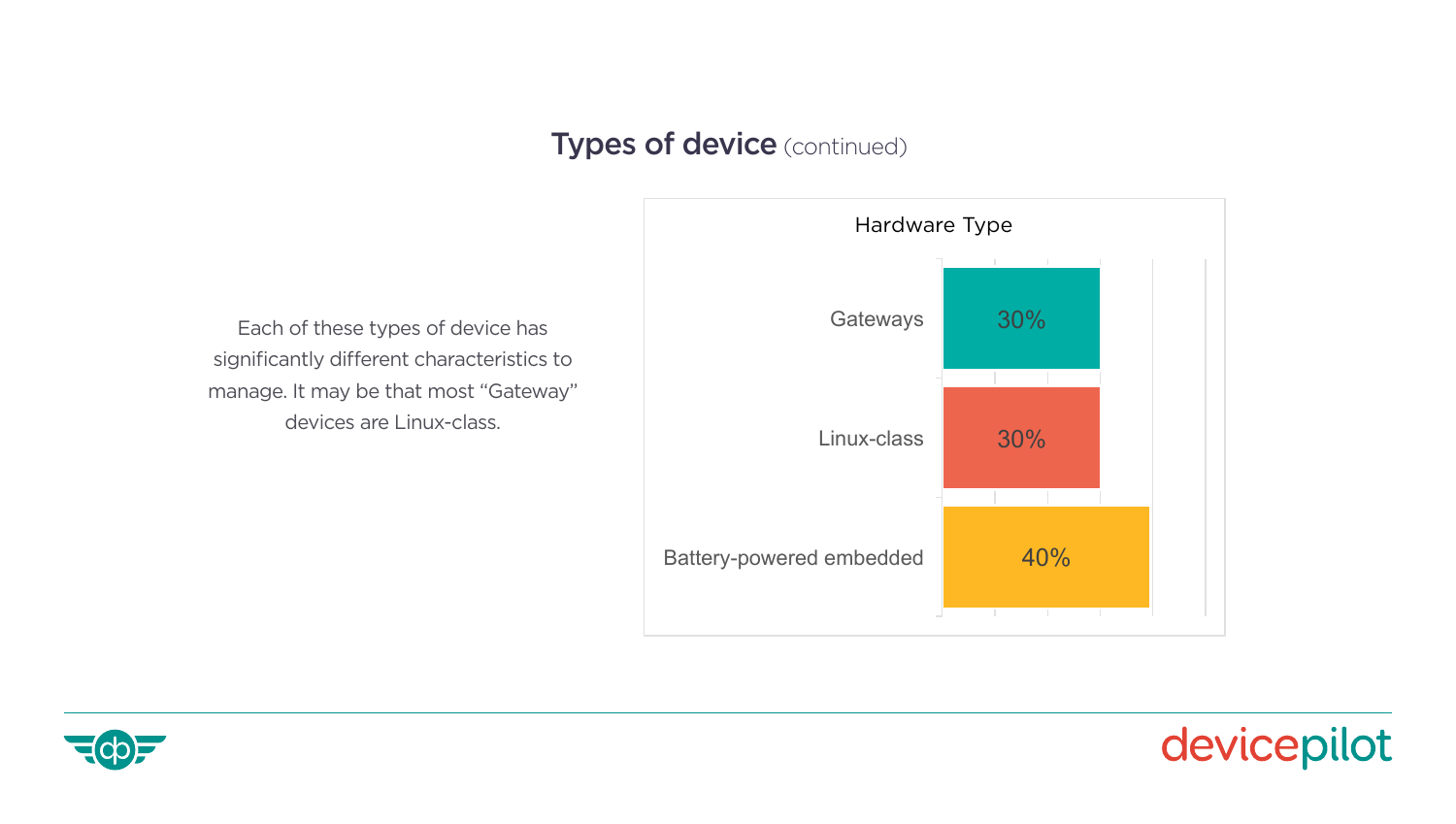#### What users say

Chris Wright, CTO of Moixa, a business deploying a solar energy storage product said:

The answer to device management is automation, we need to be connected for multiple reasons including remote management, demand response and performance reporting; and if the product isn't T<br>
to be deman working or has lost connection, then we can't bill.



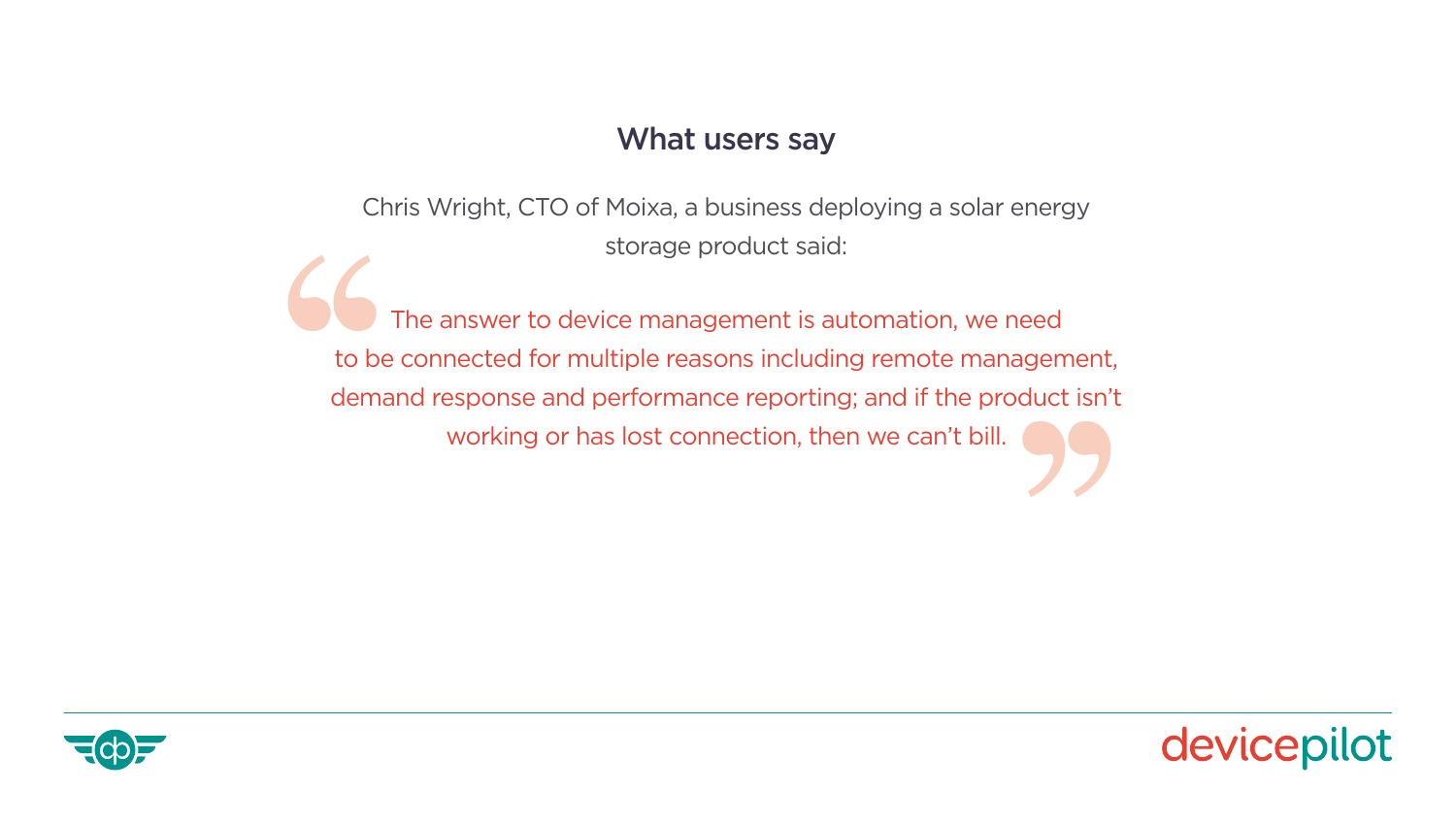### <span id="page-17-0"></span>How devices are managed today

The survey then explored the ways in which companies manage their connected products in the field. In particular, what processes are used to do this? 82% of companies said that their processes involved at least some manual component, with only 18% claiming that their processes were "highly automated and slick".





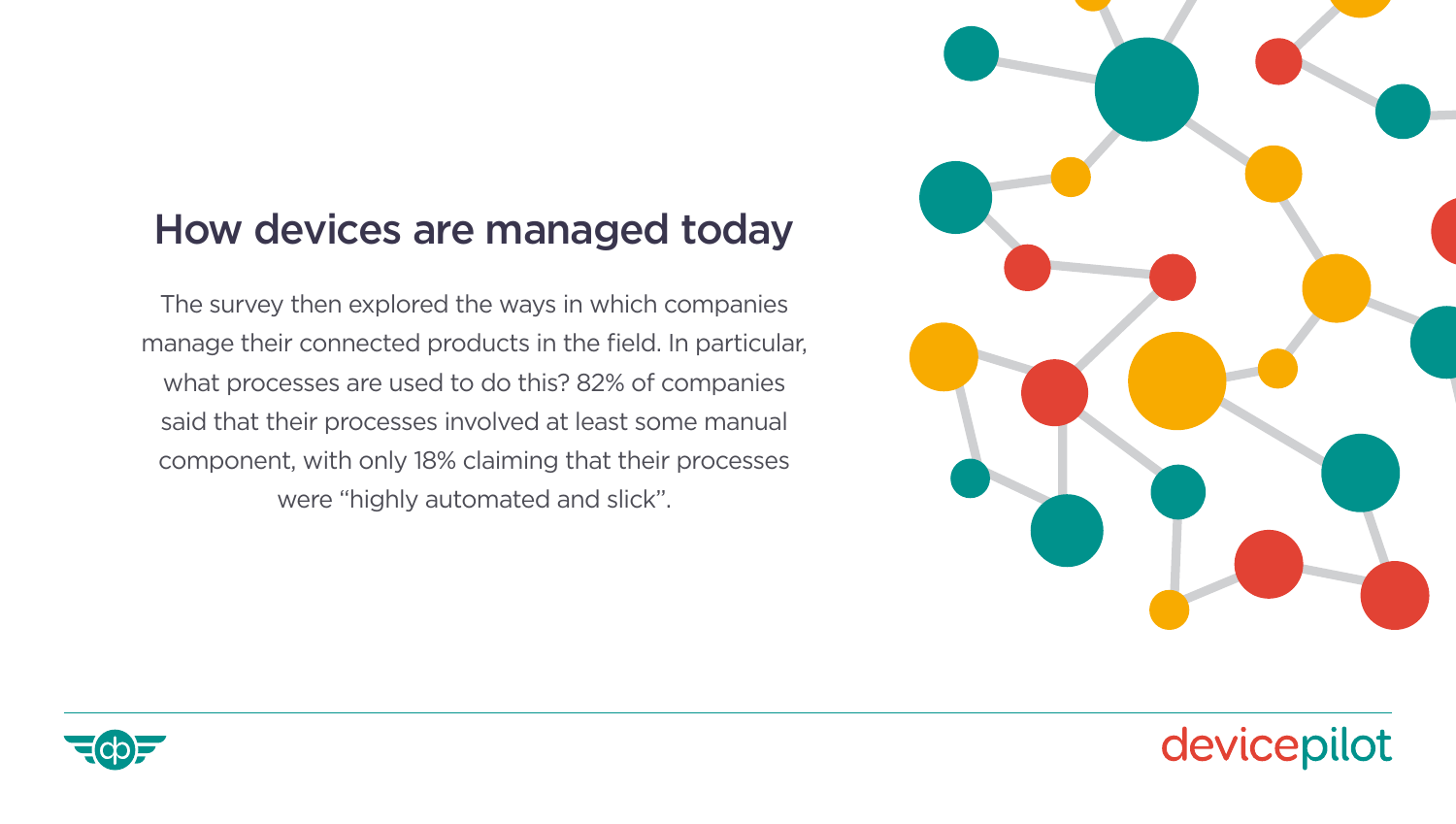#### **How devices are managed today** (continued) **How devices are managed today** (continued)



There is strong correlation (which we might assume is causative) between the above and the experiences that companies have in managing their connected devices in the field, with 18% already in within 12 months. between. The findings are that "risk to growth" is seen as the worst consequence, and trouble and a remarkable 86% either already in trouble or likely to be within 12 months.<br>'

Already in trouble



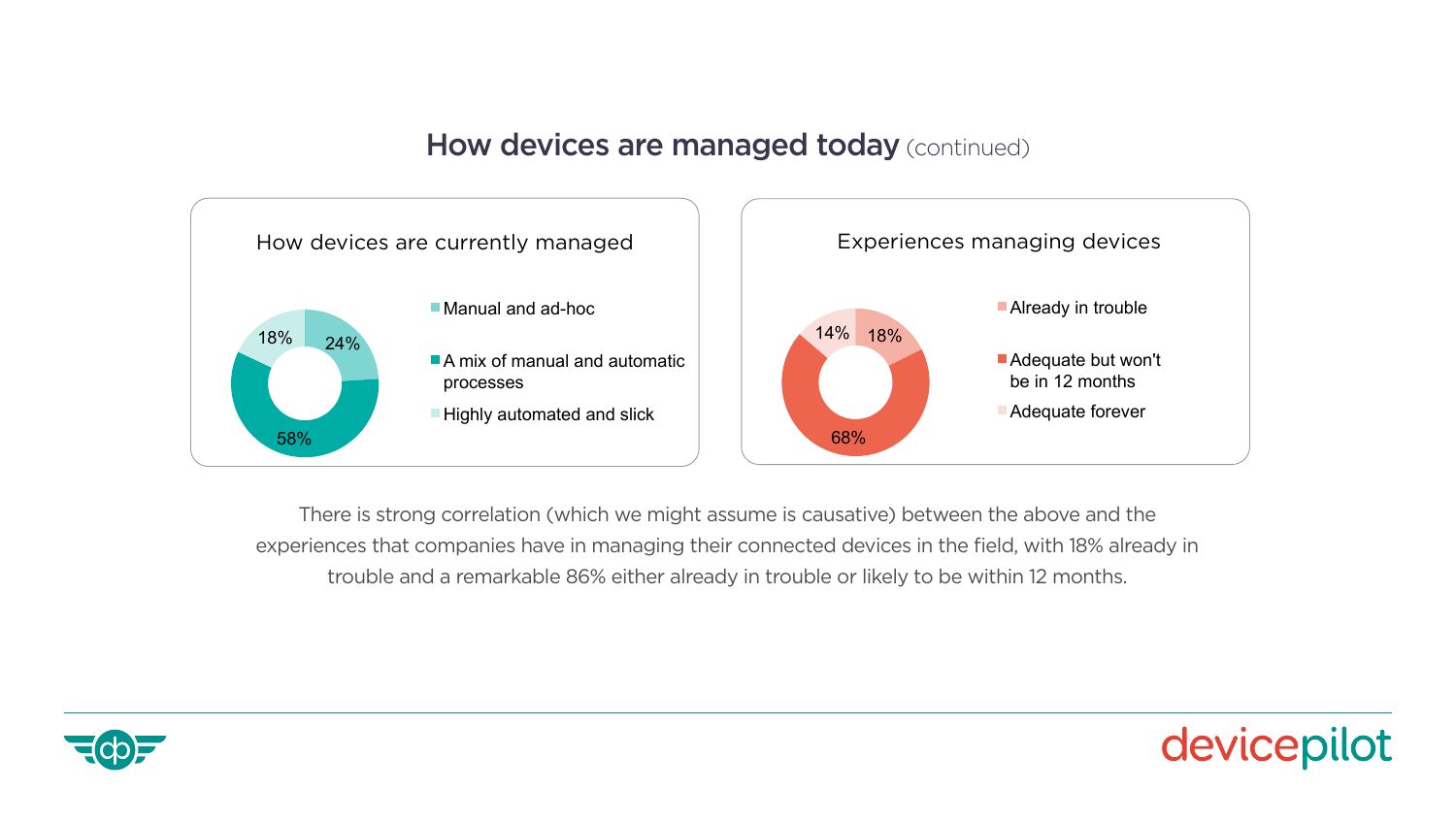#### How devices are managed today (continued)

There can be many consequences of not managing devices properly. The survey gave four choices, and asked respondents to "force rank" them, i.e. they had to choose one consequence as the most serious, one as the least serious, with the others falling in-between. The findings are that "risk to growth" is seen as the worst consequence, and "contractual" issues the least.

When prompted for other negative consequences outside of these categories, responses included (verbatim):

- **•** Hassle and pain in the butt
- **•** Giving away a market-leading position, loss of thought leadership
- **•** Cost of operations, support load
- **•** We report critical data bad management would be disastrous



 $\bullet$  we report contains the disastrous data  $\bullet$ 

devicepilot

 $\mathbf{e}^{i\mathbf{e}}$  and pain in the button in the button in the button in the button in the button in the button in the button in the button in the button in the button in the button in the button in the button in the button

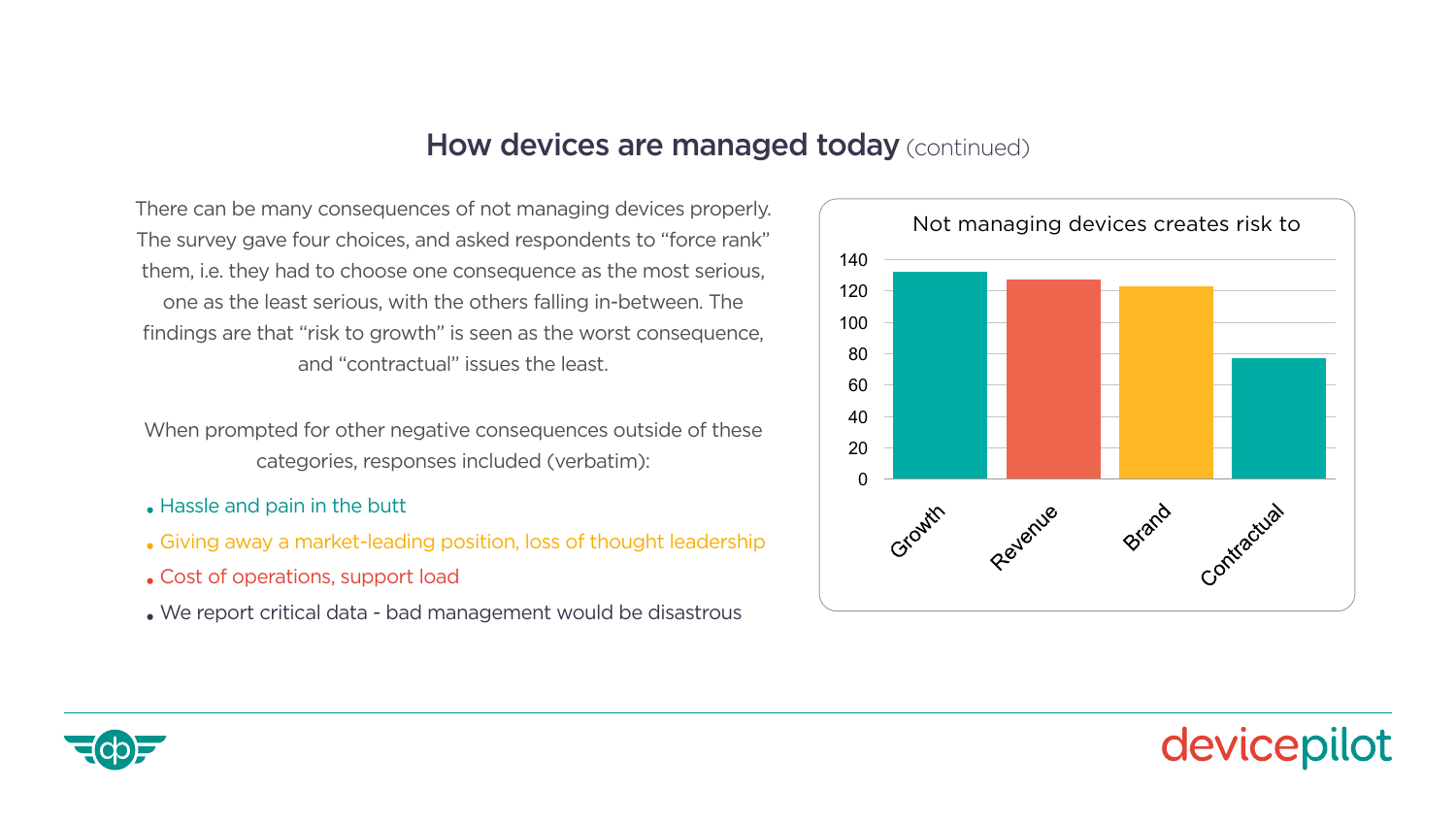### How devices are managed today (continued) **How devices are managed today** (continued)

The survey then asked participants whether they would consider using a third-party service to help manage devices, rather than building it all in-house, and a significant majority of 88% said that they would at least consider it.





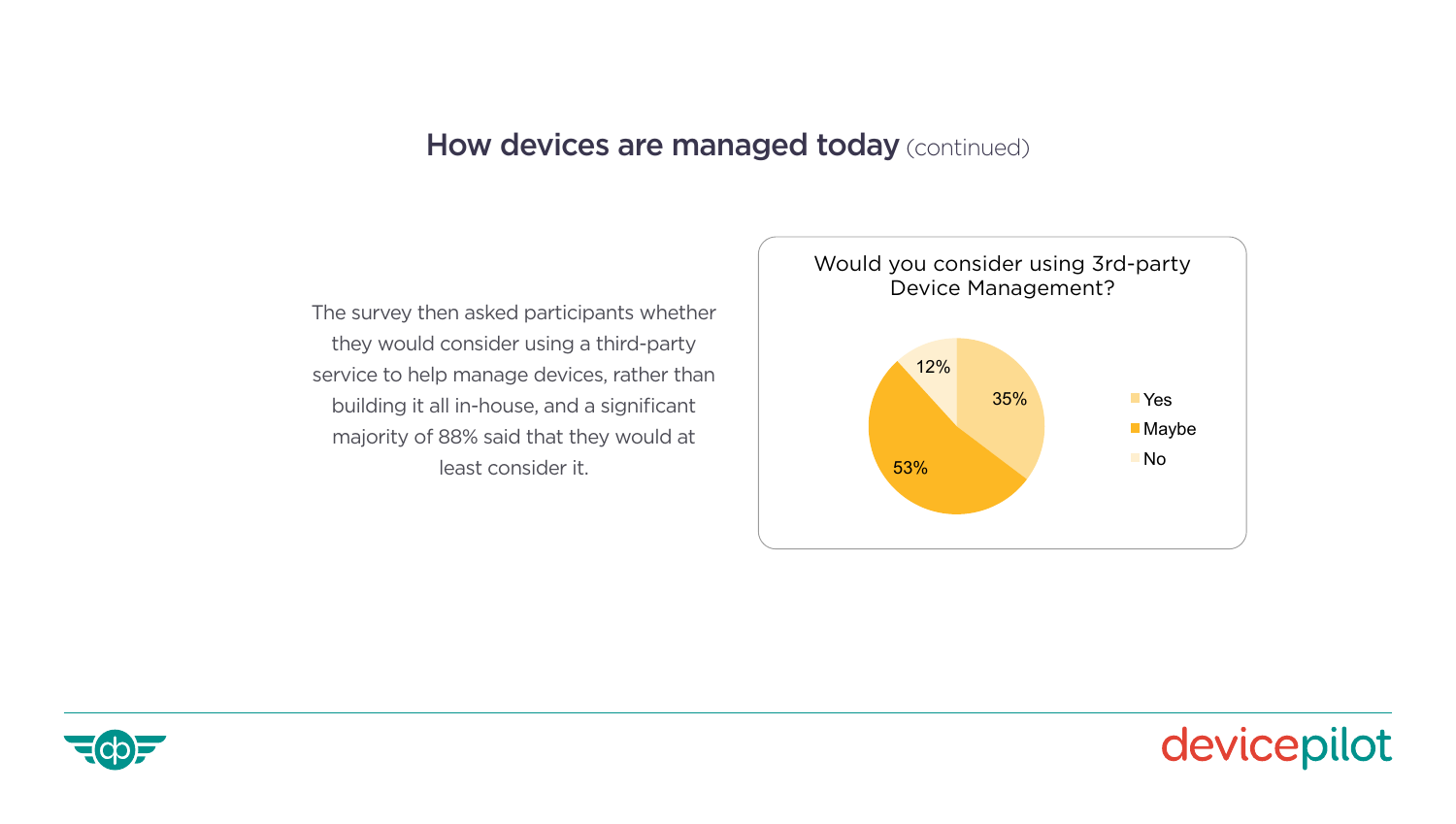<span id="page-21-0"></span>

# Device Monitoring

Companies use various mechanisms for detecting when devices are not operating properly in the field, and by far the most

popular is for the device to send out a regular "heartbeat" to indicate that all is OK and report its status.



not a trivial question (presumably there are multiple states between 'everything working devicepilot

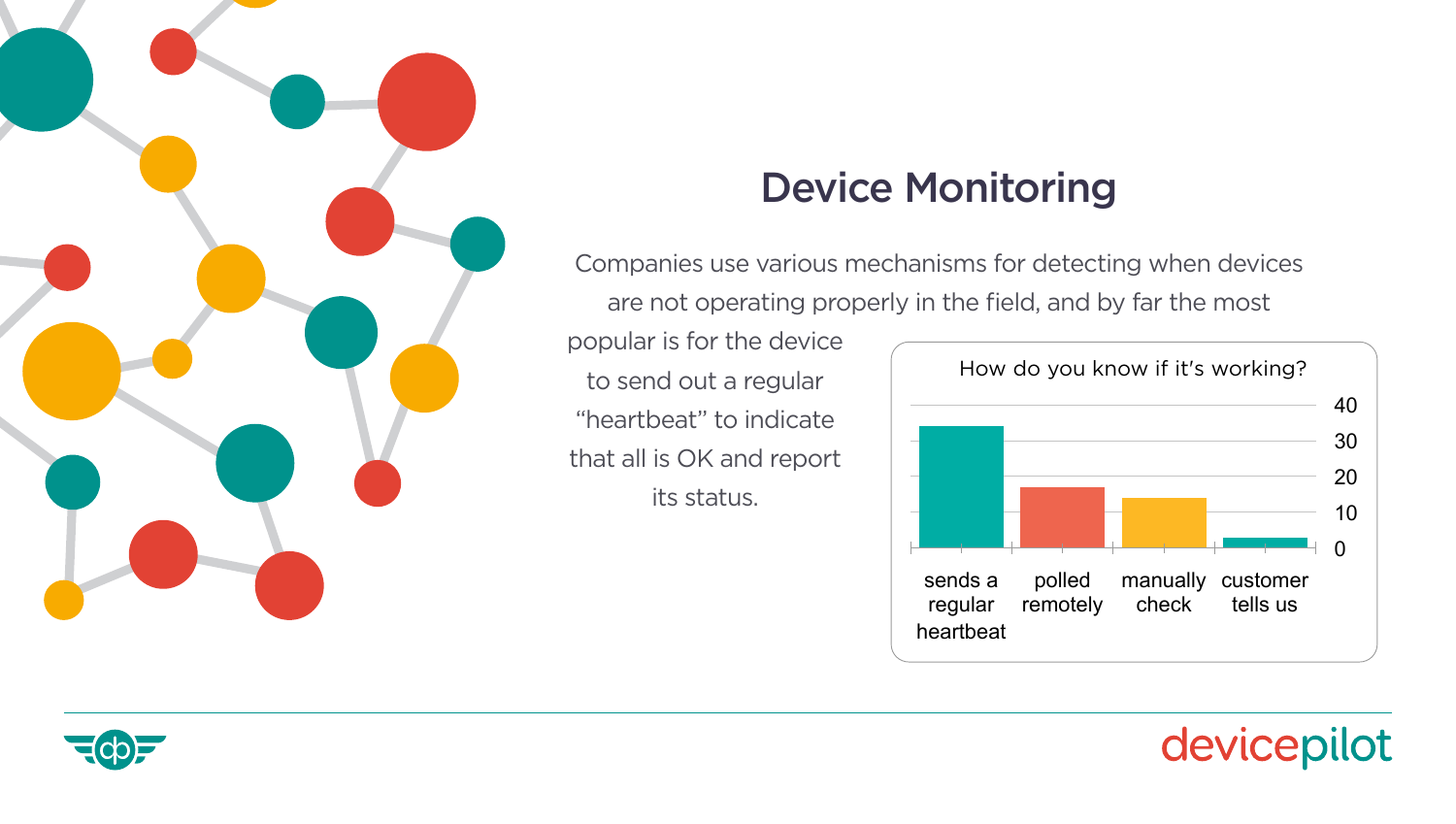### **Device Monitoring (continued)**

Even the question "is it working?" can be complicated, with of companies saying that it's not a trivial question (presumably there are multiple states between 'everything working A-OK' and 'device completely broken').





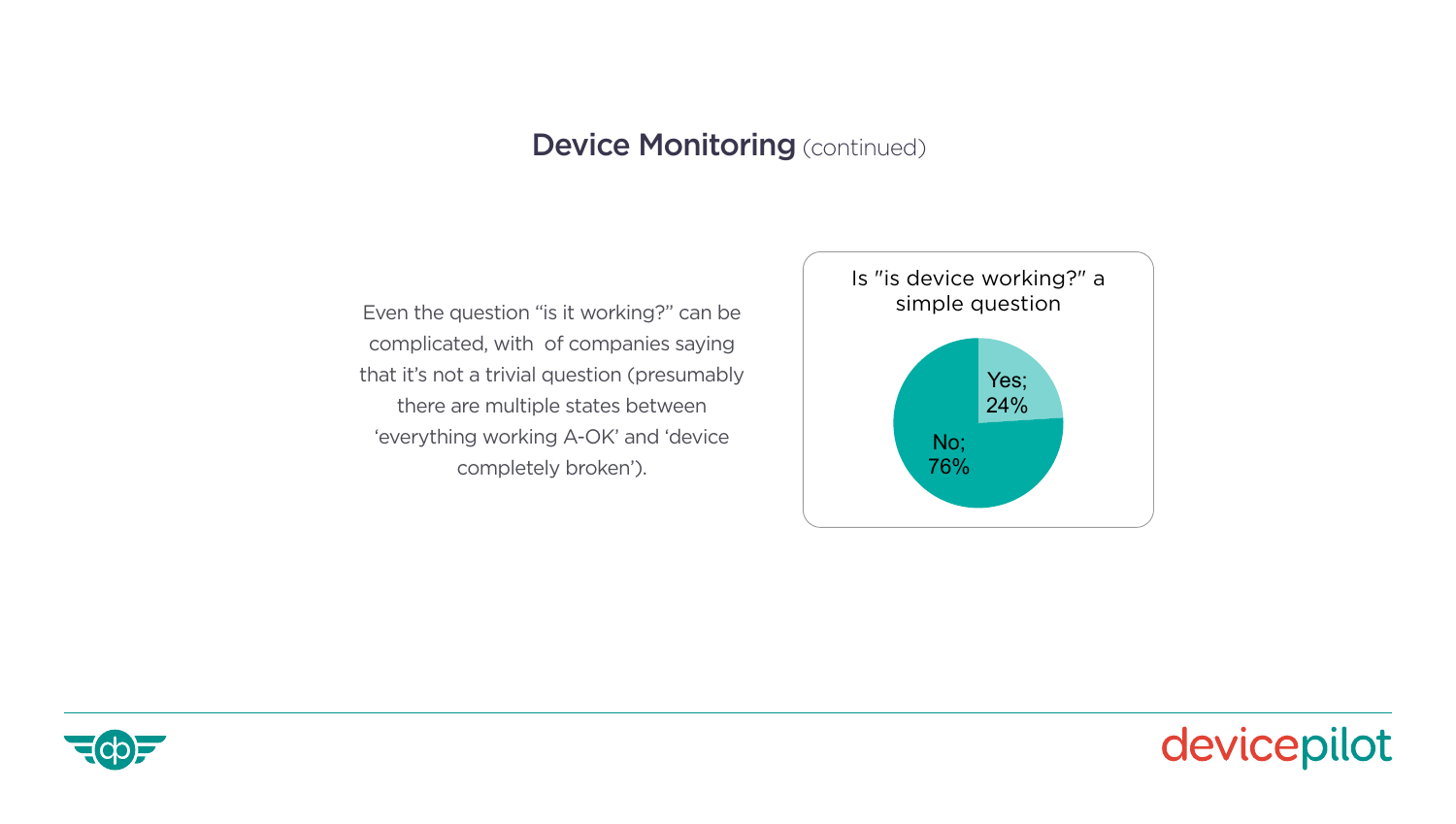#### **Device Monitoring (continued)**

As companies with connected products mature, and particularly once they have customers who are relying on a significant number of devices from them, perhaps for mission-critical purposes, the question of the "SLA" arises – the Service Level Agreement. This is where tricky questions get defined in black-and-white, such as defining what "working" actually means, and what uptime is expected. Only 36% of companies have defined a clear metric for device functionality (to themselves or their customers).





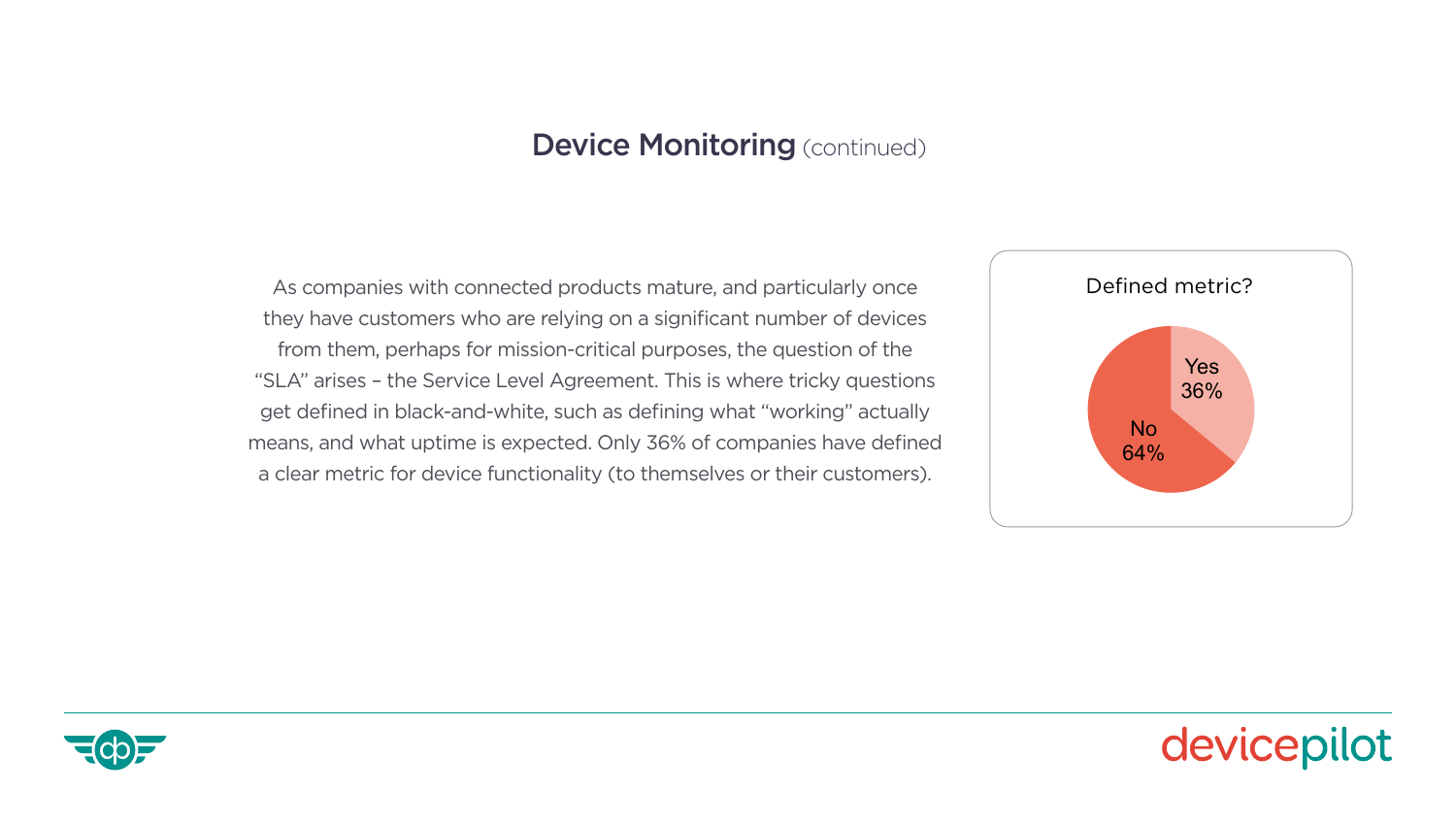#### $\omega$ renn som $\mu$ **Device Monitoring (continued)**

Of course, when something does go wrong, sometimes humans are needed to sort it out, and it's important to quickly bring the problem to their attention. 90% of respondents said that they either needed alerts now, or probably would in the future.





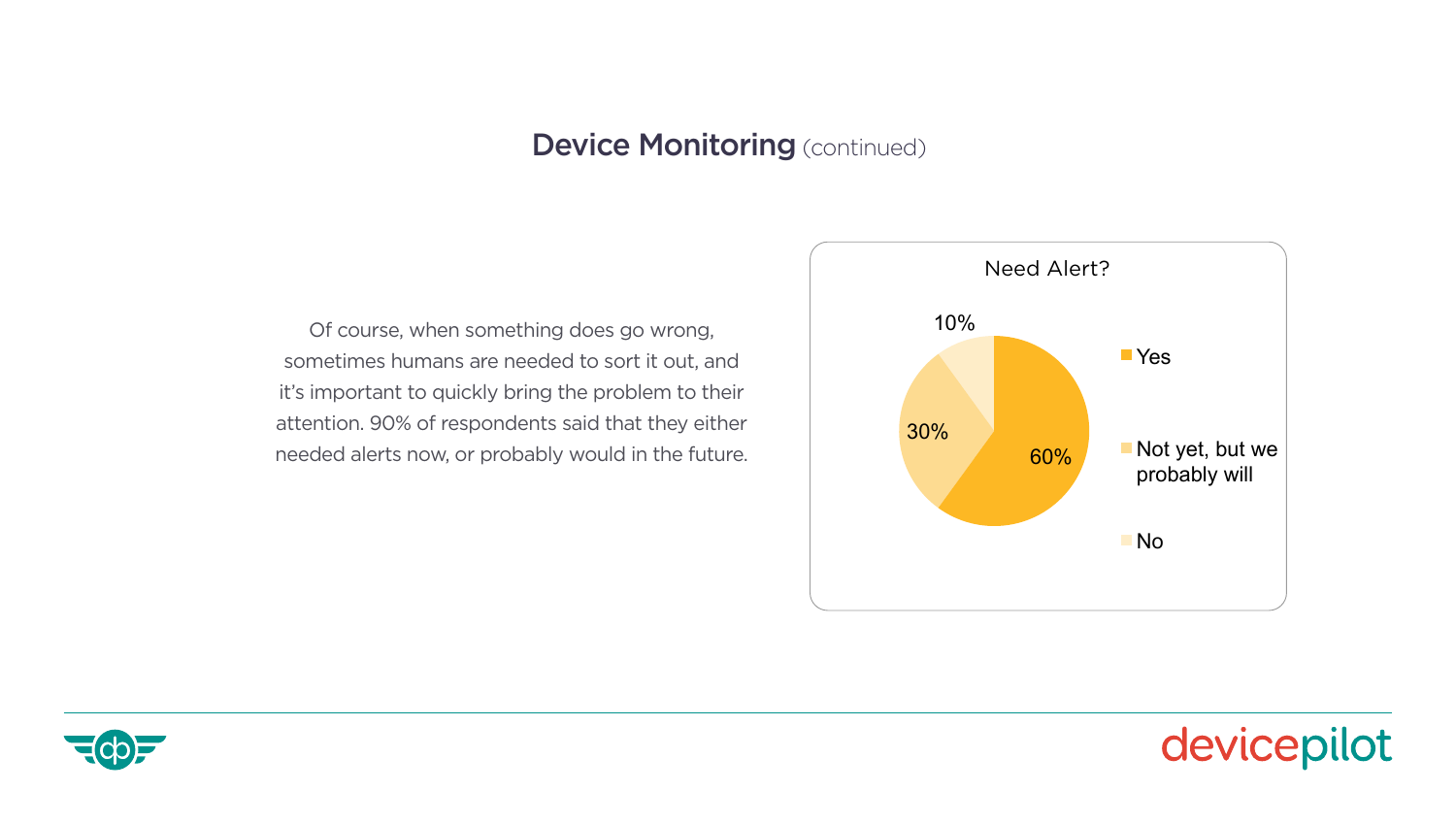### Device Lifecycle

<span id="page-25-0"></span>A connected device might need significant "care-and-feeding" during its lifecycle, as it is installed, used, updated and eventually decommissioned. The survey explored various aspects of this, asking **the care-and-feeding** firstly whether companies actually do upgrade the code in their le survey explored various aspects of this, asking devices in the field, and if so whether this is done manually or automatically or automatically or automatically:

devices in the field, and if so whether this is done manually or automatically:





devicepilot

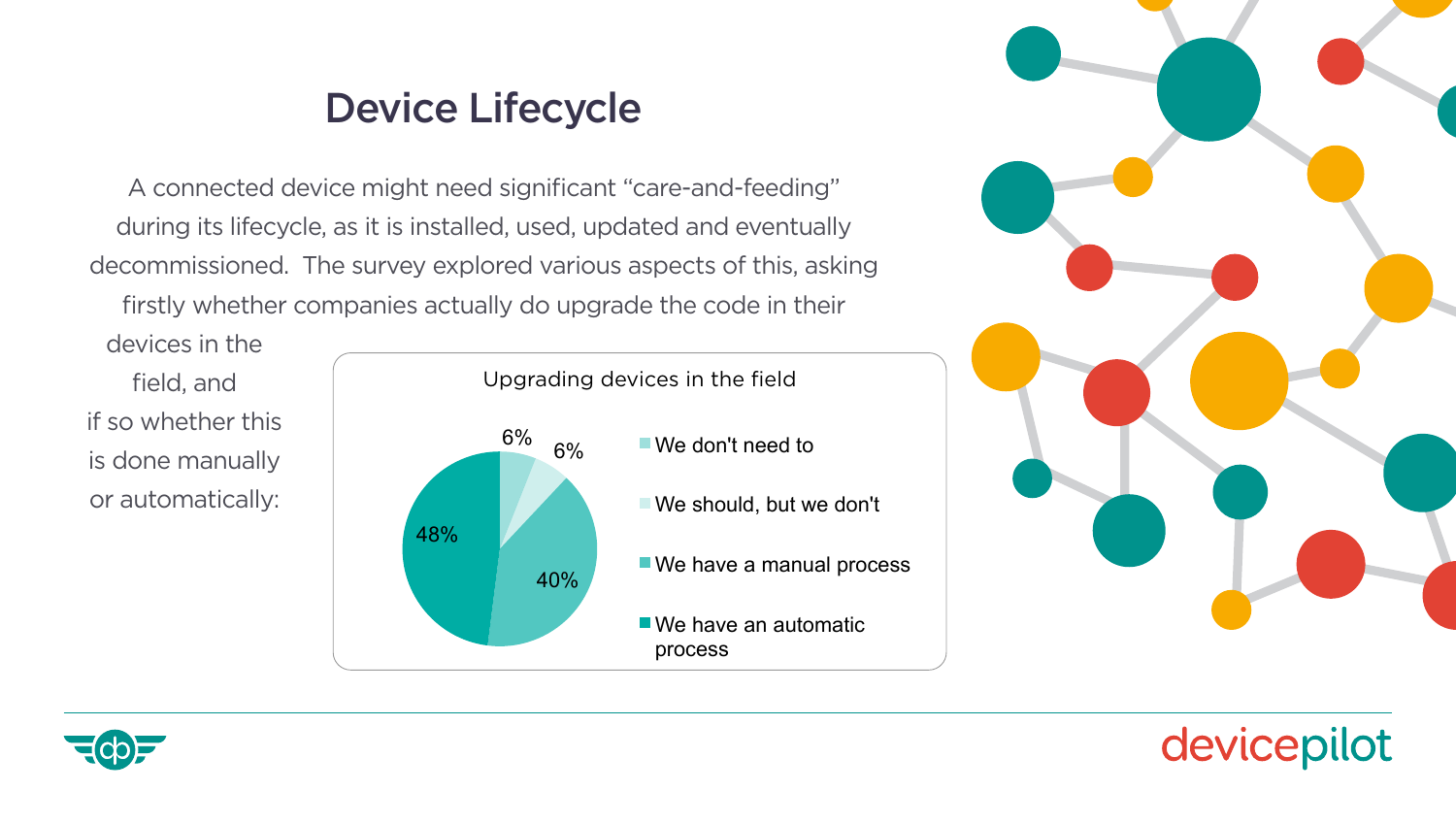#### Device Lifecycle (continued)<br>Device Lifecycle (continued)  $\overline{\mathbf{G}}$  (continued). The variation is probably driven by many factors  $\mathbf{G}$

When asked how often devices were updated in the field, respondents gave a wide distribution, with a small number upgrading weekly and many upgrading only roughly once a month or once a year. This variation is probably driven by many factors – not least that battery-powered devices must not be upgraded too often, as upgrading can significantly shorten battery life due to the large amount of communications necessary.



indicating increasing increasing maturity. The second control of the second control of the second control of t<br>The second control of the second control of the second control of the second control of the second control of



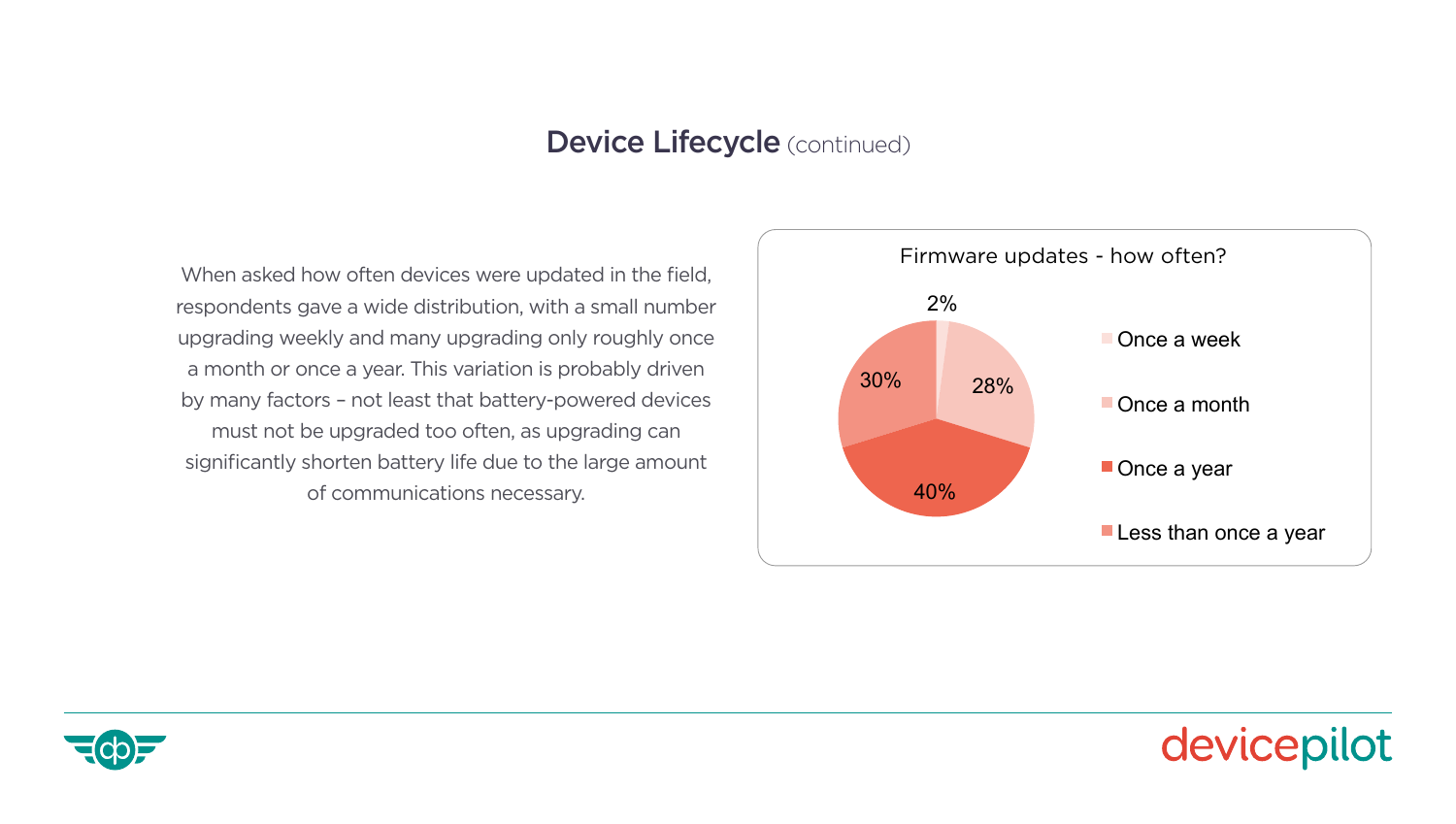#### Device Lifecycle (continued)

When a device is upgraded, there are various parts that might be upgraded, ranging from the high-level device configuration, to the application running on the device, to the underlying operating system, and finally to the boot loader which sits underneath everything and ensures that the device can never be "bricked". Perhaps unsurprisingly, the further down the stack of functionality, the less often parts are upgraded, probably indicating increasing maturity.





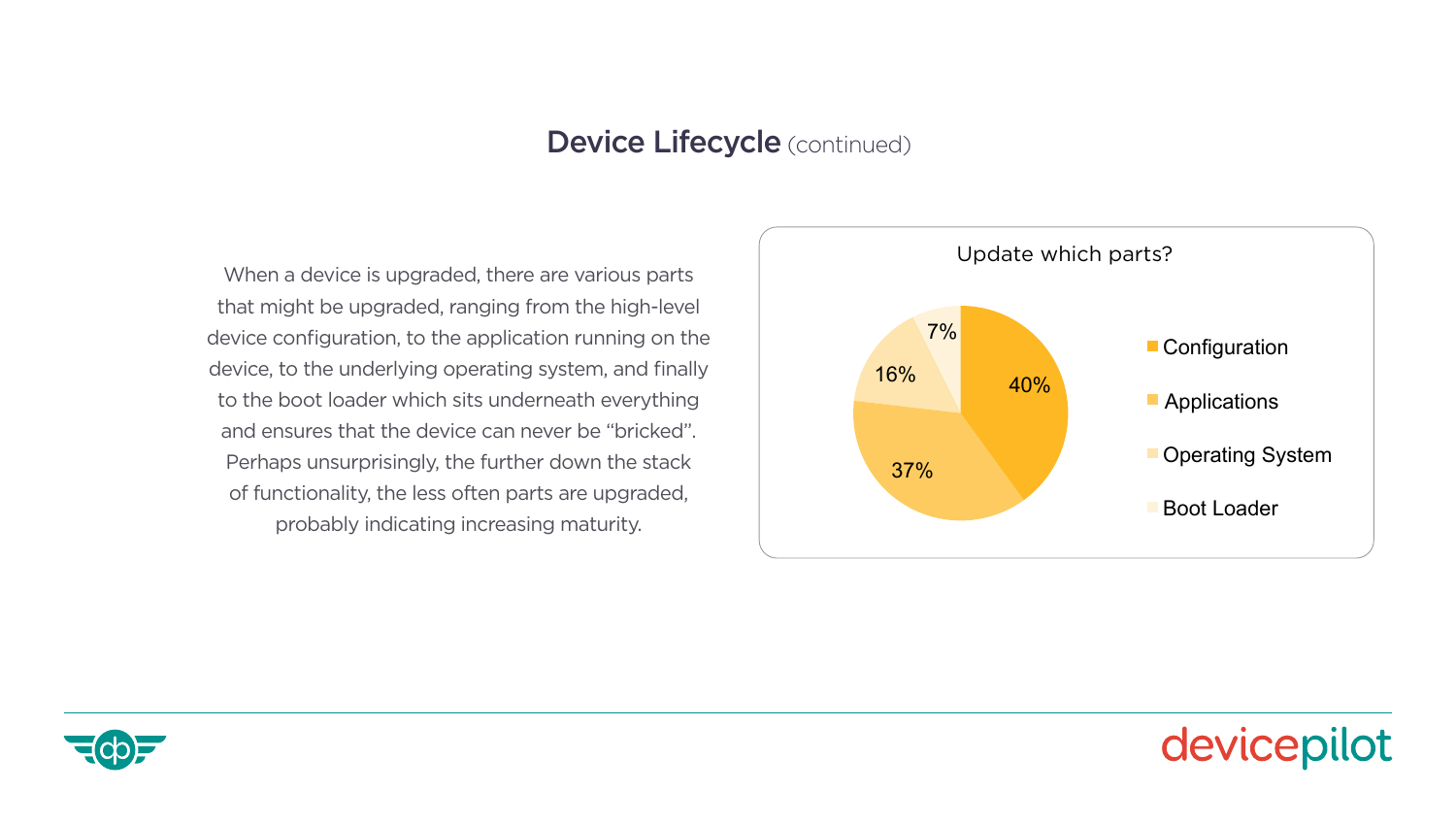### **Device Lifecycle** (continued) **connected products** and a big advantage of a connected product products and a connected product products and a connected product product products are new functional products. The connected p

Participants were offered four key reasons for upgrading, ranging from fixing functional bugs, adding new features (a big advantage of a connected product), optimising battery life or other performance, and finally (but very importantly) patching security.



1248 designs and supplies scalable, deployable Enterprise IoT Infrastructure, based on the



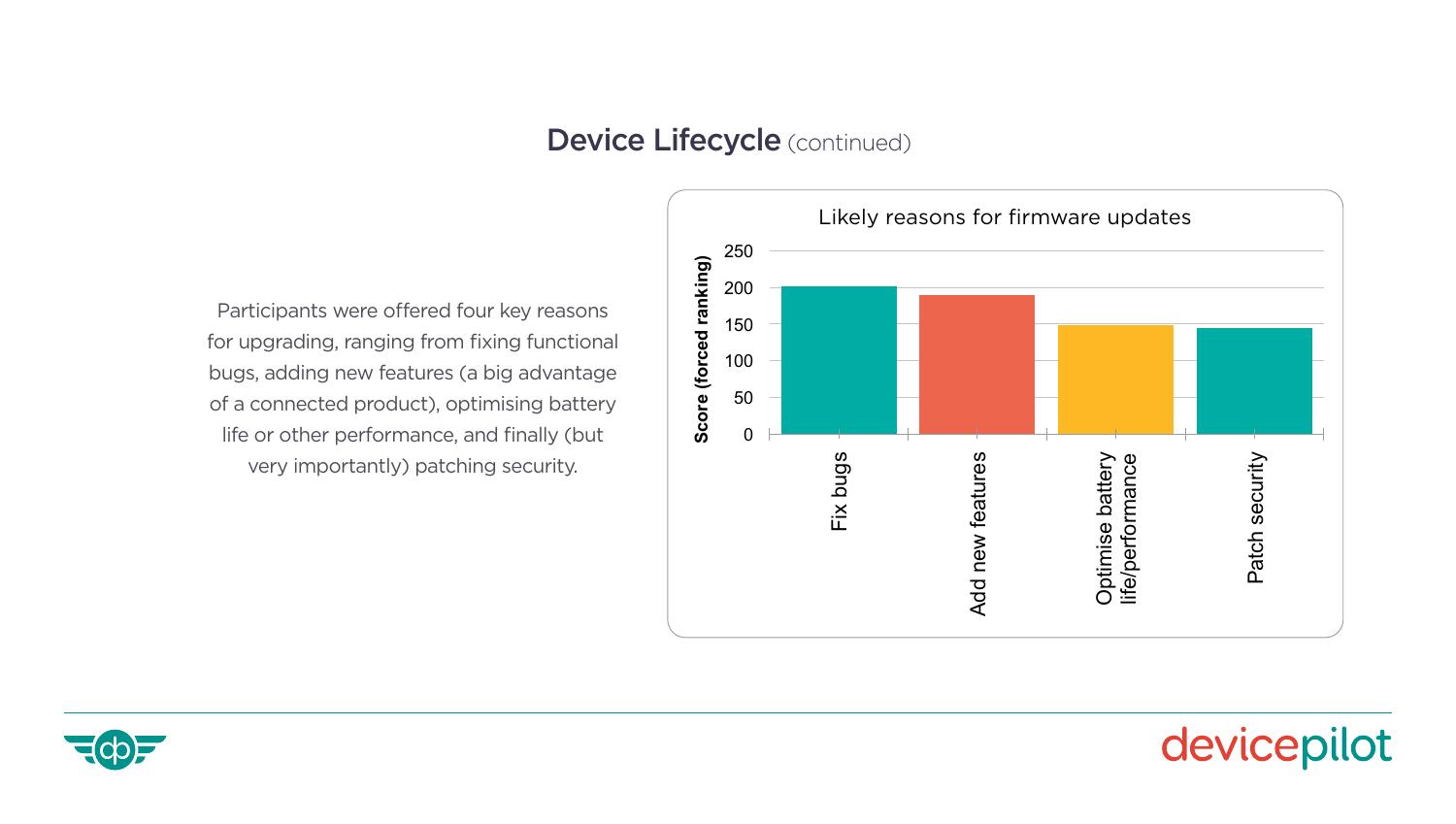#### What users say

Toby Coleman of demand response aggregator Open Energi said:

 It's interesting that most survey respondents agreed with us that the biggest risk of not getting device management right is the risk to growth. Our business model is based on aggregating flexible energy demand from very large numbers of connected devices; having an accurate picture of how those devices are performing and simplifying how we connect and exchange information between multiple control systems and processes is a vital part of scaling our business and maximizing the value of the flexible energy demand we're tapping into. The Magnetic Co ''



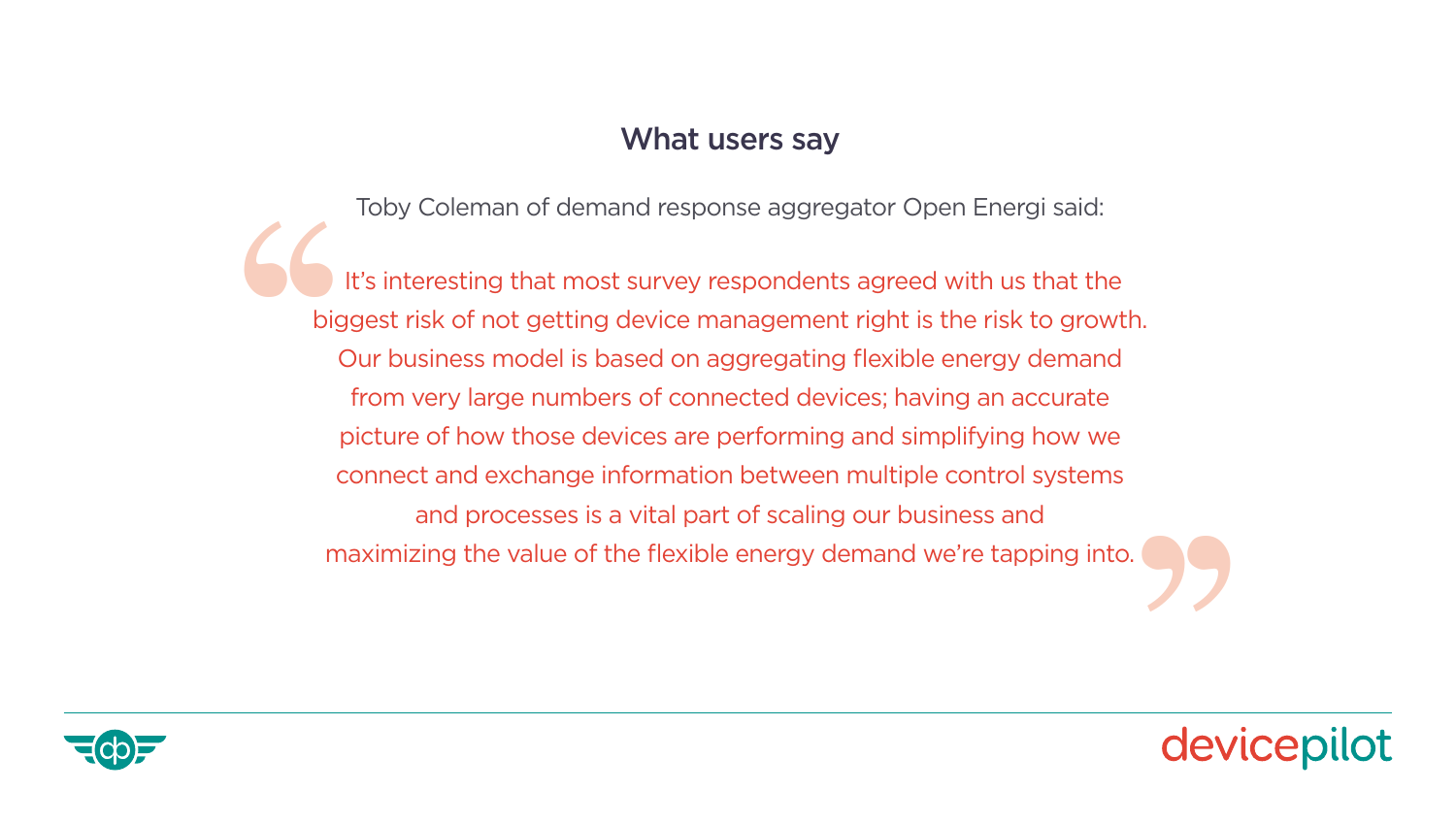<span id="page-30-0"></span>

### About DevicePilot

DevicePilot makes managing your connected products easy, giving you a clear picture of the user-experience right now across your whole device estate, and allowing you to diagnose problems and manage your devices proactively. DevicePilot draws on the considerable experience of its founders in deploying connected devices to 1 million+ end customers in product areas as diverse as Mobile Phones, Connected Home and IPTV. Further information and more White Papers at **[www.devicepilot.com](http://www.devicepilot.com)**